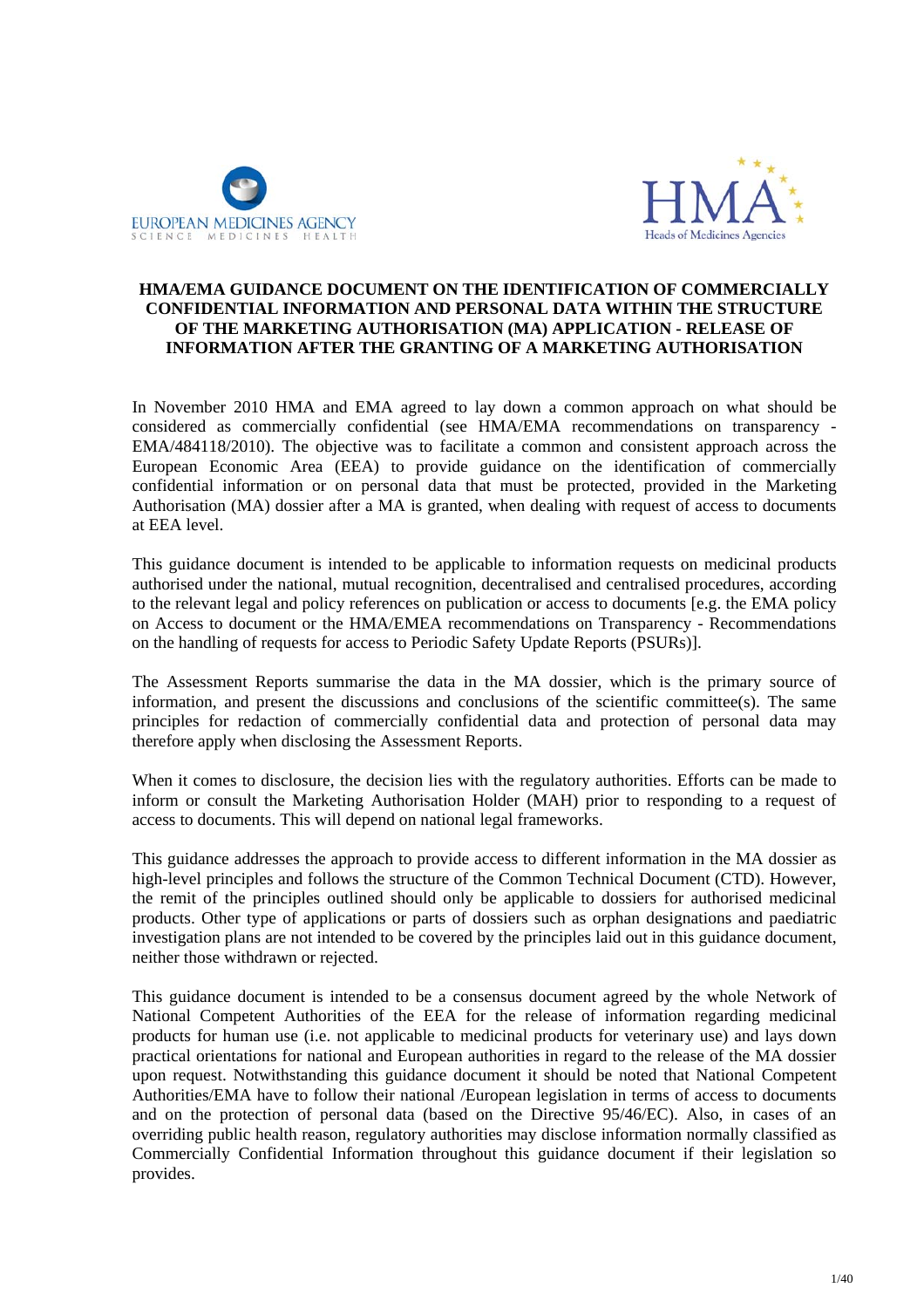Guidance is therefore proposed according to the following format:

## **1. All sections of the structure of the MA dossier have been classified according to 4 criteria**:

**CCI (Commercially Confidential Information):** means that the section contains commercially confidential information **and therefore, as a main rule, cannot be released (the corresponding section of the CTD has to be redacted).** For the purpose of this guidance document, 'commercial confidential information' shall mean any information which is not in the public domain or publicly available and where disclosure may undermine the economic interest or competitive position of the owner of the information (HMA/EMA recommendations on transparency approved in November 2010 - Recommendations on release of information with regard to new applications for medicinal products before and after opinion or decision on granting of a marketing authorisation (EMA/484118/2010)).

**PPD (Protected Personal Data):** means that the section may contain personal data **that have to be protected** and **therefore, as a main rule, cannot be released or should be redacted before release**. Definition from Directive 95/46/EC: "Personal data" shall mean any information relating to an identified or identifiable natural person ('data subject'); an identifiable person is one who can be identified, directly or indirectly, in particular by reference to an identification number or to one or more factors specific to his physical, physiological, mental, economic, cultural or social identity.

**CBC (Case-by-Case Analysis):** means that the section may have commercially confidential information or personal data that must be protected, thus suggesting a case-by-case review prior to its possible release.

**CBR (Can Be Released):** means that all of the section can be released, always after preliminary review.

# **2. Principles on Protection of Personal Data (PPD)**

The following principles have been agreed and the designation indicated is subject to the provisions listed:

HMA/EMA considers that very little information in the application dossier should be considered as personal data that should be protected from disclosure. Personal data in the dossier mainly falls into the following categories:

- A. Personal data relating to experts or designated personnel included in the dossier.
- B. Personal data relating to other staff included in the dossier.
- C. Personal data related to patients included in clinical trial study reports.
- D. Personal data related to pharmacovigilance information on individual patients.

Notwithstanding specific national legislation, the following policy will be applied to the four categories identified above.

## *A. Personal data related to experts or designated personnel - CBR[1](#page-1-0) :*

l

In general, it is considered that names of experts or designated personnel with legally defined responsibilities and roles with respect to aspects of the Marketing Authorisation dossier (e.g. QP, QPPV, Clinical expert, Investigator) are included in the dossier because they have a legally defined role or responsibility and it is in the public interest to release this data.

Applicants are advised that non-essential information (e.g. personal address, personal phone number) should not be included in the dossier.

<span id="page-1-0"></span><sup>&</sup>lt;sup>1</sup> Some Member States have specific legislation and/or specific national rules, guidances or practices on the protection of personal data and therefore, in these countries, this data may be redacted.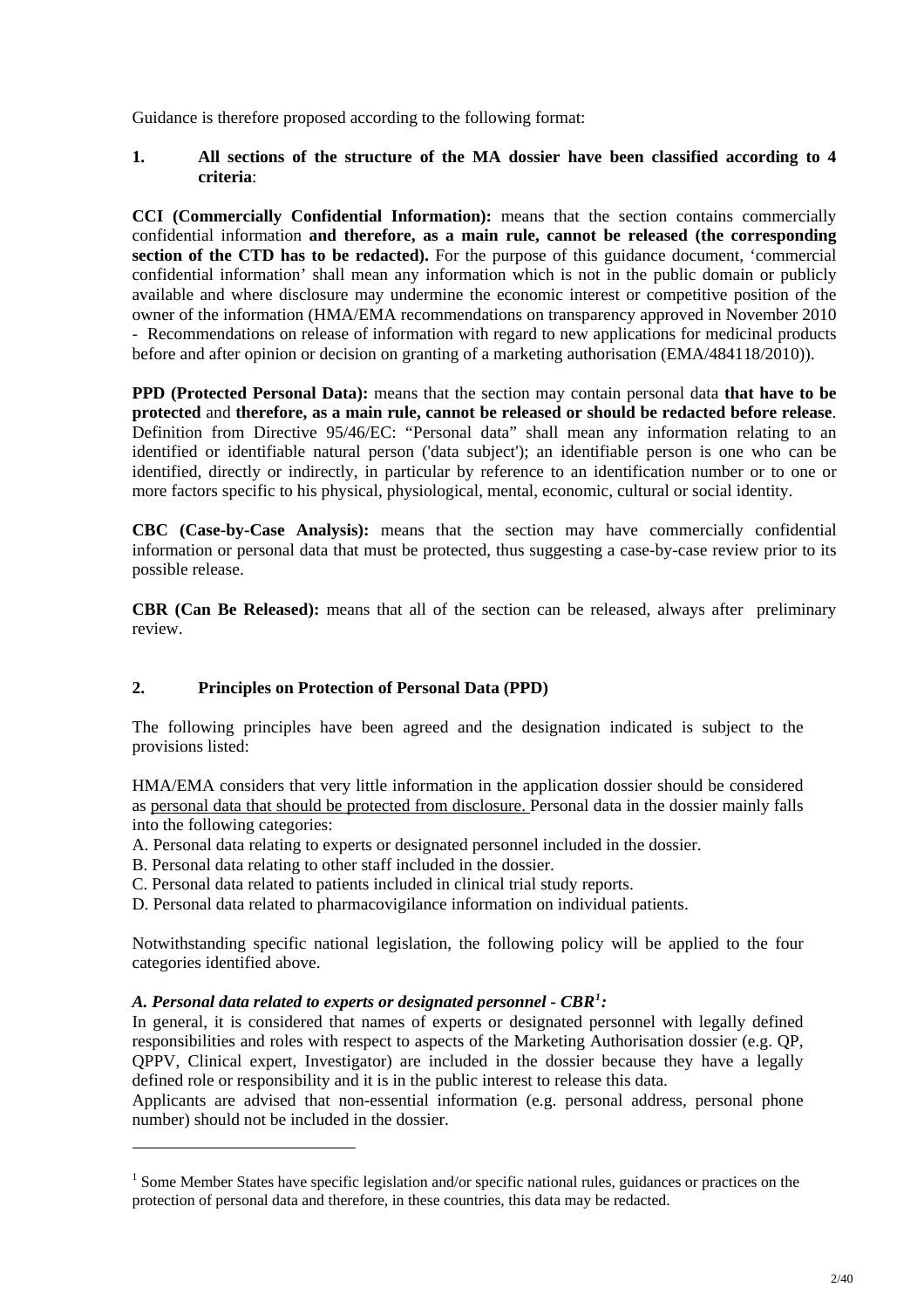For dossiers prepared before the application of this guidance document, such personal data will be redacted only if disclosure could lead to infringement of personal integrity or cause personal harm.

EMA/HMA aims to work with stakeholders to develop a plan to ensure that such data will no longer be included from an agreed date.

In addition, certain competent authorities may redact names of experts involved in animal studies where it can be considered that disclosure of such information may present a security risk to those individuals in the country concerned.

## *B. Personal data relating to other staff included in the dossier - PPD if included:*

HMA/EMA does not consider that names or personal details of other staff need to be included in the dossier. Applicants are therefore advised that such data should not be included in the dossier.

For dossiers prepared before the application of this guidance document, such personal data will be redacted.

EMA/HMA aims to work with stakeholders to develop a plan to ensure that such data will no longer be included from an agreed date.

## *C. Personal data related to patients included in clinical trial study reports - PPD if included:*

The current European legislation requires patient information to be included in non-identifiable form in the marketing authorisation application submitted to competent authorities. Therefore, applicants should ensure that the dossiers submitted meet legislative requirements. The applicant remains responsible for compliance with the legislation in cases where such data is inadvertently included in the dossier.

## *D. Personal data related to pharmacovigilance information on individual patients – PPD:*

Although it is not expected that much pharmacovigilance information related to individual patients will be provided as part of the initial MAA, this cannot be excluded. In addition a request may cover an application in the post-authorisation phase.

In this case the principles outlined in the HMA/EMA recommendations on the handling of requests for access to period safety update reports EMEA/74133/2009 will be applied. Where necessary at least dates of birth, reporting country information and patient identification code will be redacted before release.

Any specific national legislation or national court decisions have to be followed.

## **2.1. Signatures**

The release of signatures of experts or designated personnel in the dossier should take into consideration the specific national legislation and practices and should follow a case-by-case approach.

## **2.2. Access to periodic safety update reports (PSURs) - Information on the personal data of individual persons**

Right of access does not apply to information which reasonably could be traced back to individual persons. This exception is relevant in relation to the line listings and case narratives of suspected adverse reactions reports in the PSURs recorded in the period in question. Therefore, before PSURs can be disclosed information on the health of natural persons, e.g. adverse drug reaction reports, which could be traced back to an individual person, have to be made anonymous.

The minimum personal data to be deleted to ensure anonymisation of the information would require the deletion of information on: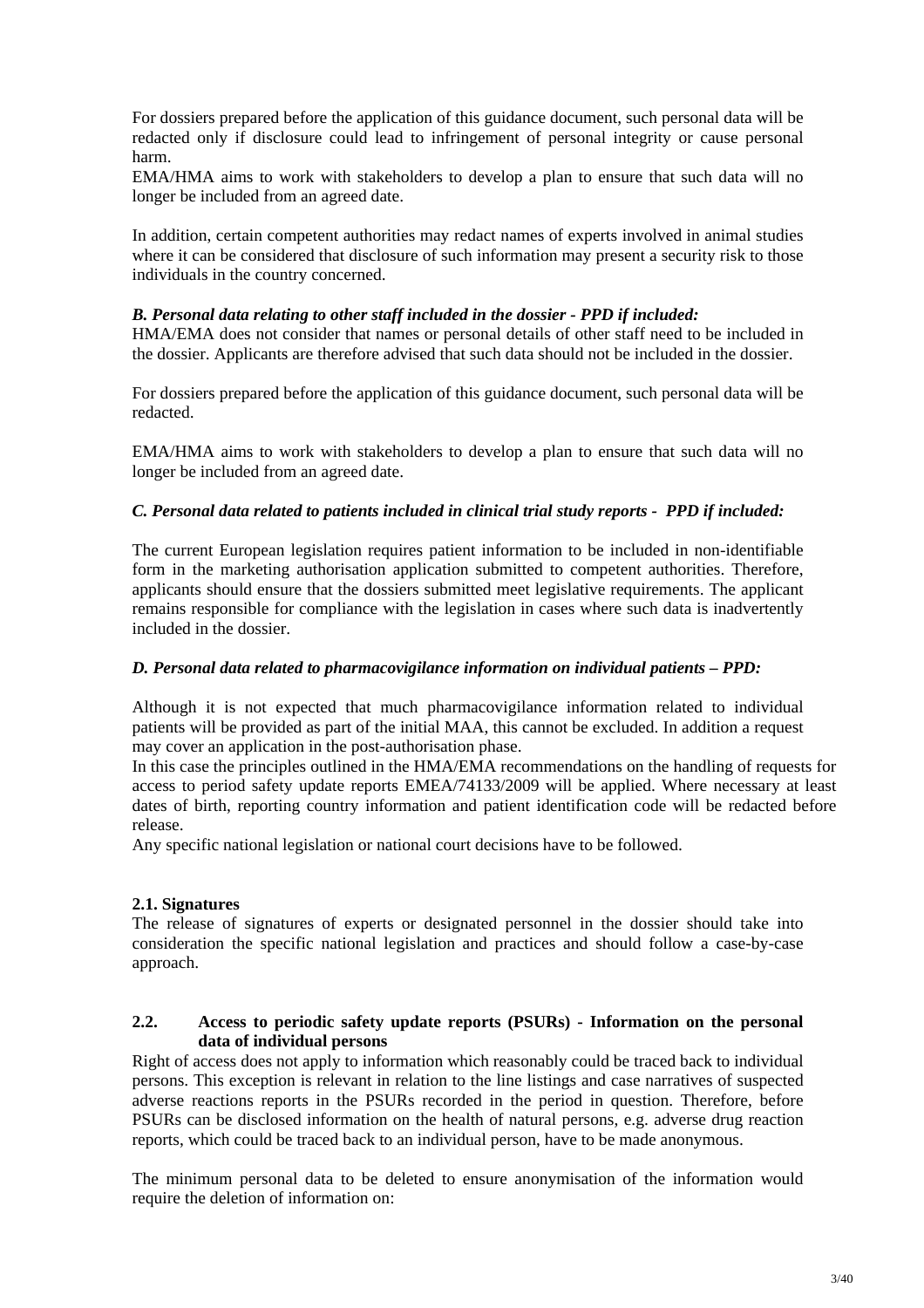1) Date of birth 2) (Reporting) country 3) Patient identification code

In addition, case-by-case assessment should be made whether additional information should be deleted in any other part of the documentation of PSURs. This is particularly relevant concerning case narratives where much detailed personal information may appear.

It should never be possible to identify a natural person from the information disclosed, so in case of reports related to patients suffering from a rare disease it may be needed to delete further information.

## **3. Additional Principles to be applied for the Redaction of Commercially Confidential Information**.

These principles apply both to the granting of access to the MA dossier after approval of a marketing authorisation application and to the disclosure of assessment reports. They should be read in conjunction with the above classification of the different parts of the CTD and aims to facilitate redaction of the sections classified as CCI.

Information that is already in the public domain is not considered as commercially confidential. Nevertheless, when information has been in the public domain through a breach of the law, it could still be considered confidential in accordance with the principles of this document. However, the owner of the information has to inform the respective National Competent Authority/EMA in writing on the breach of law.

# **3.1 Information on the Quality and Manufacturing of Medicines**

A general principle regarding quality and manufacturing information is that detailed information is commercially confidential but general information should be disclosed.

# **3.1.1 Composition and product development**

In general, pharmaceutical development information is commercially confidential. This includes detailed data concerning active substance, formulation and manufacturing and test procedures and validation (see later).

The final qualitative formulation (composition) of the authorised product is not commercially confidential.

In general, the names of manufacturers or suppliers of the active substance or the excipients are accepted as commercially confidential, unless disclosure is necessary for public health reasons (e.g. for some biological products).

# **3.1.2 Active substance**

Detailed information on the synthesis or manufacture of the active substance, including details on the by-products and degradation products of active ingredients and validation of the manufacturing / synthesis process, is commercially confidential.

Information on the structure of the active substance is not commercially confidential. This will be known and published at the time of allocating the INN.

Detailed information concerning the particulars of studies regarding polymorphism and particle size should be treated as confidential.

Concerning impurities and degradation products, qualitative and quantitative information is regarded as confidential unless disclosure is necessary for public health reasons.

A general description of the types of test methods used and the appropriateness of the specification is not commercially confidential. However, detailed information on the test methods used and the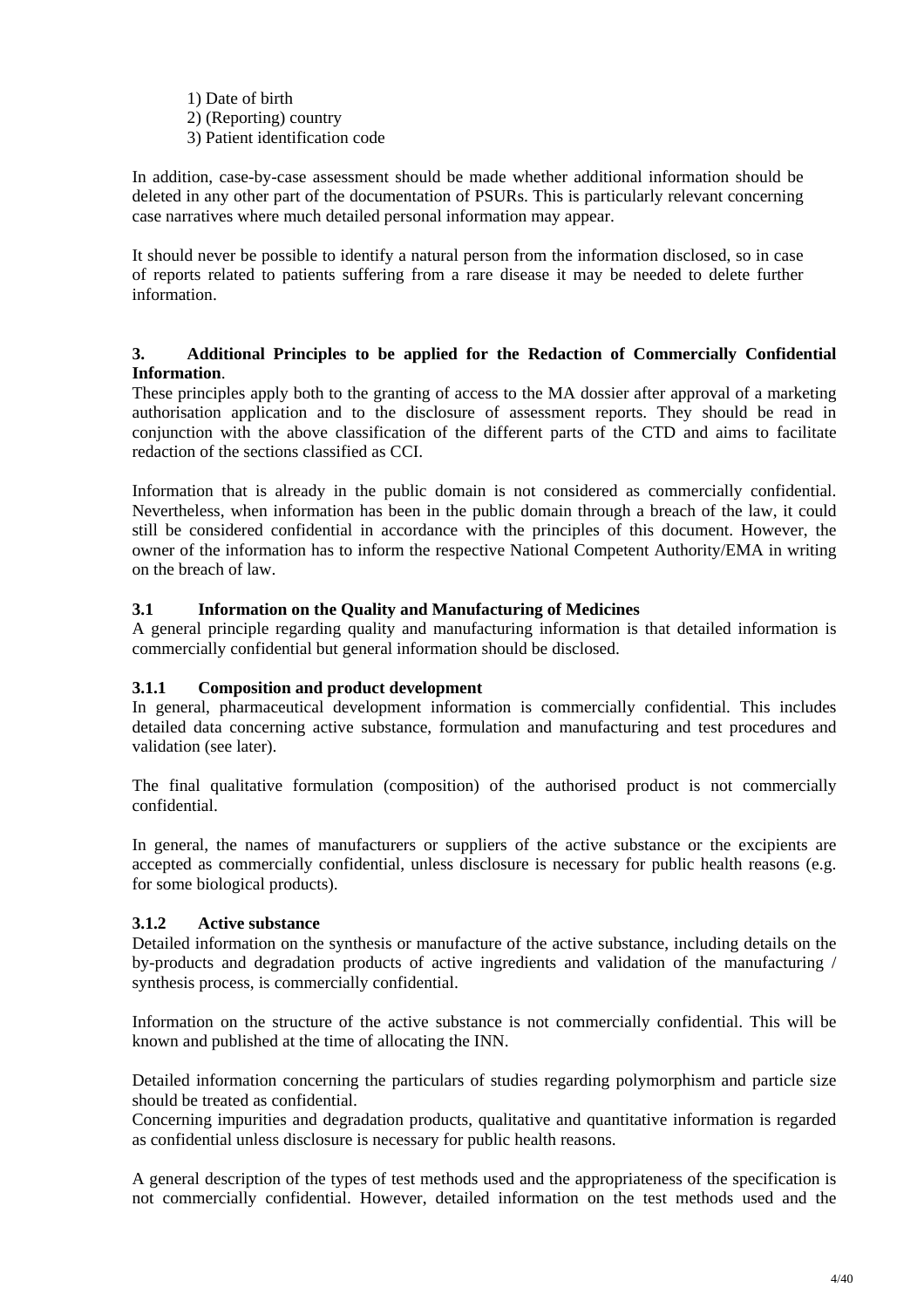specification and quantitative acceptance criteria established for the active substance is commercially confidential, unless the tests meet specific monographs in the European Pharmacopoeia or another National Pharmacopeia.

In addition, for biotechnology products, a general description of the active ingredient including type of molecule and its general structural features (e.g. number of amino acids, general glycosylation details) or of the type of producer cell (e.g. E.Coli, S. Cerevisiae, Chinese Hamster Ovary cells, Madin Darby Kidney cells) is not considered commercially confidential. A general statement on the establishment of the Master Cell Bank (MCB) or Working Cell Bank (WCB) and on the stability of the cell banks is also not considered commercially confidential. General information on the fermentation and purification process is not commercially confidential, although details including operating parameters and specific material requirements are commercially confidential.

Details on the validation of the active substance manufacturing process are commercially confidential, although statements confirming that the manufacturing and control processes have been validated are not commercially confidential.

General information on the characterization of the active substance and statements confirming that the molecule is appropriately characterized are not considered commercially confidential. However, details of characterization methods are considered commercially confidential.

The above principles will also apply to novel excipients.

# **3.1.3 Finished product**

The detailed descriptions of the manufacturing and control processes for the product are commercially confidential.

Details of the validation of the manufacturing process are also considered commercially confidential.

A general description of the types of test methods used and the appropriateness of the specification is not commercially confidential. Detailed information on the test methods included in the specification of the finished product and the quantitative acceptance criteria is commercially confidential, unless the tests are of Pharmacopoeial standard.

Concerning degradation products, qualitative and quantitative information is regarded as confidential unless disclosure is necessary for public health reasons.

Any confidentiality issue regarding novel packaging or medical device aspects should be justified by the applicant, and will be assessed according to the above principles.

# **3.2. Non-Clinical and Clinical Information**

Information encompassing non-clinical and clinical development of the medicinal product and the subsequent assessment by Competent Authorities is not *per se* commercially confidential. This includes information related to environmental risk assessments and risk management plans. In general, the data included in clinical trial study reports is considered as data that can be released as such data is not considered either commercially confidential or personal data that should be protected. In the case of exceptional and substantiated cases, particularly where innovative study designs and/or innovative analytical methods have been used, consideration will be given to the need for redaction.

With regard to the Assessment Report, this principle also applies regarding the outcome of discussion at the level of Competent Authorities' scientific committees or other scientific groups and to divergent opinions expressed within the scientific committees.

# **3.3 Information on Inspections**

Information on the outcome of inspections (e.g. compliance/non-compliance/outstanding issues to be addressed) is not regarded as confidential, however specific details e.g information regarding facilities and equipment are considered commercially confidential.

Any information available at EudraGMP can not be considered commercially confidential information considering it is already in the public domain.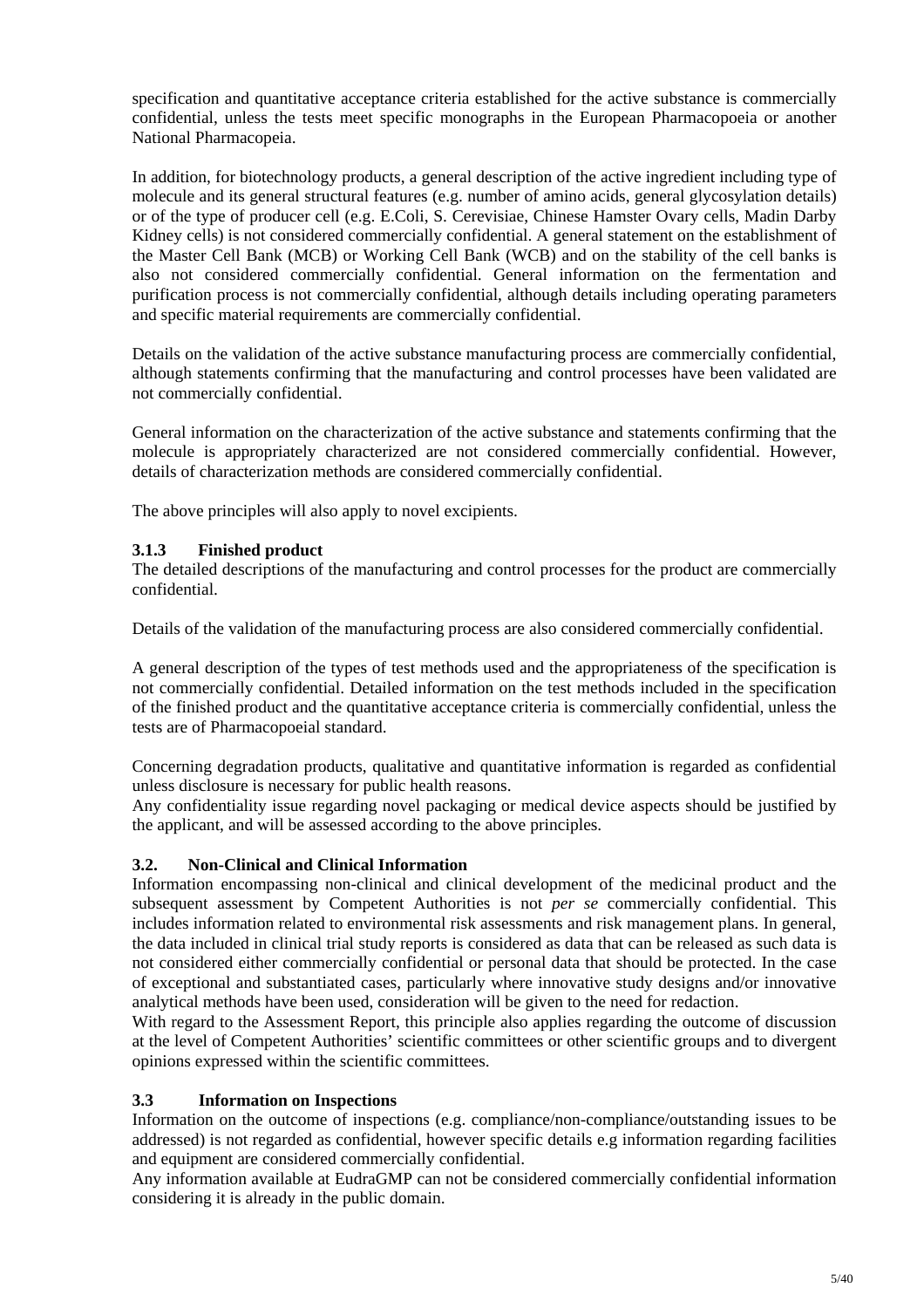## **3.4. Contractual agreements**

Contractual agreements between companies are generally considered Commercially Confidential Information, excluding the contracts between companies and Contract Research Organisations (CROs), are excluded. With regard to information in modules 4 and 5 of the dossier, it is considered that contractual information with companies responsible for non-clinical and clinical studies, including CROs, can be released as they may contribute to and be responsible for important information included in the dossier. The names of these CROs are therefore considered as information which can be released (CBR).

## **3.5. Scientific advice**

The release of information on an agreed therapeutical indication should not be regarded as Commercially Confidential Information after the conclusion of the procedure. However, all the information related with new developments and formulations should be protected.

## **3.6. Pharmacovigilance information**

Since pharmacovigilance legislation is currently being implemented, we defer this discussion until this work has been completed.

## **3.7. List of references and original manuscripts**

The list of references of the publications included in the dossier is not considered as confidential and can be released.

However, if the actual manuscripts are included, these may be subject to copyright. If there is no copyright, the manuscripts may be released upon request.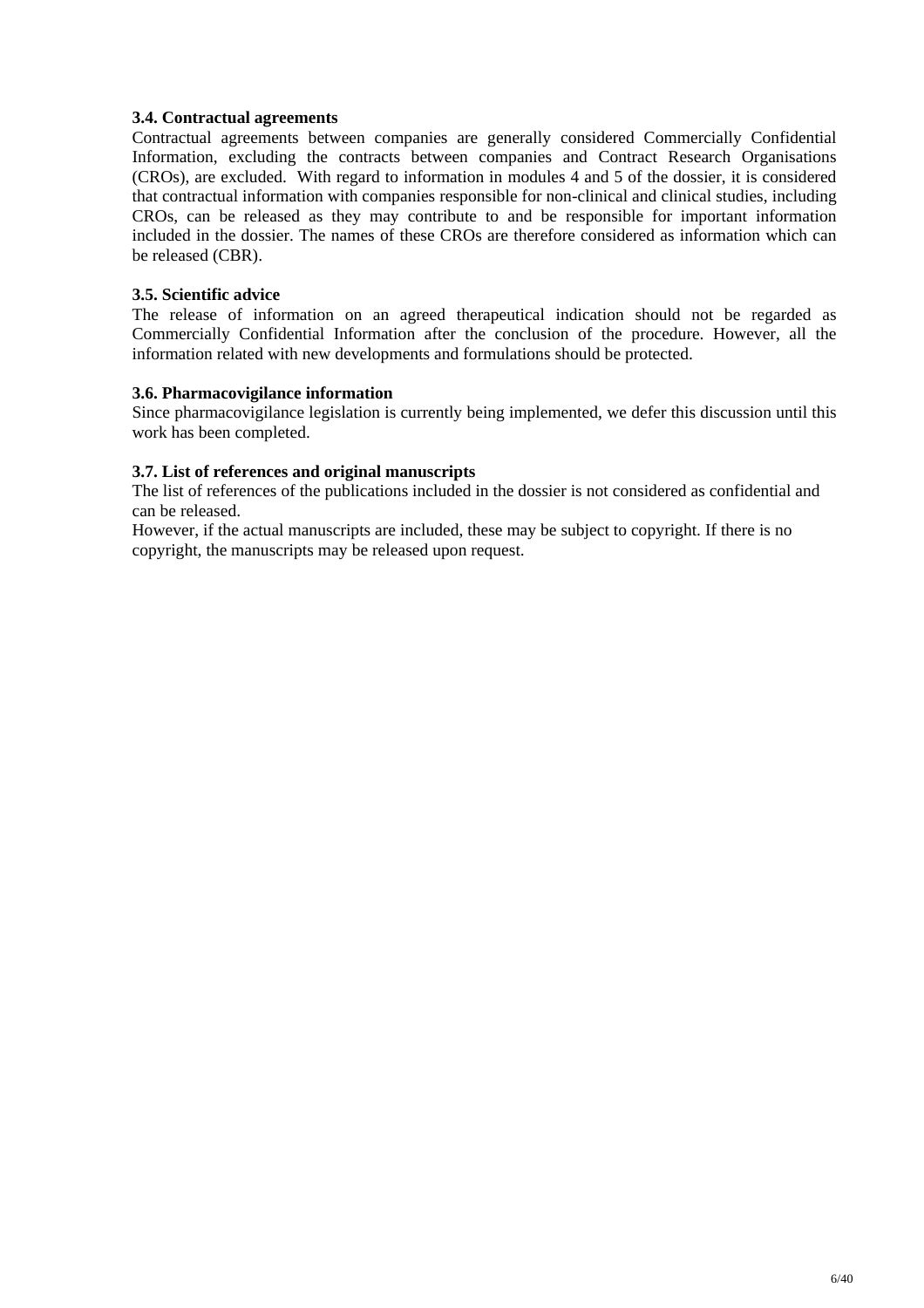# **GUIDANCE DOCUMENT ON THE IDENTIFICATION OF COMMERCIALLY CONFIDENTIAL INFORMATION AND PERSONAL DATA WITHIN THE STRUCTURE OF THE MARKETING AUTHORISATION (MA) DOSSIER - RELEASE OF INFORMATION AFTER THE GRANTING OF A MARKETING AUTHORISATION**

# **STRUCTURE OF THE MARKETING AUTHORISATION DOSSIER MODULE 1**

*Administrative information* 

### **APPLICATION** *– Cover Letter*

| Cover letter as such                                      | <b>CBC</b>                                                                                                                                                              |
|-----------------------------------------------------------|-------------------------------------------------------------------------------------------------------------------------------------------------------------------------|
|                                                           | Content of cover letters vary<br>widely, so redaction depends<br>on actual content of the cover<br>guidance<br>letter;<br>some<br>$\overline{1}$ is<br>identified below |
| Name or company of the applicant in the EEA               | <b>CBC</b>                                                                                                                                                              |
| Home or office's headquarters of the applicant in the EEA | In accordance with principles<br>2.A and 3.4 outlined above.                                                                                                            |
| Legal basis of the application                            | <b>CBR</b>                                                                                                                                                              |
| Proposed (invented) name                                  | <b>CBC</b>                                                                                                                                                              |
|                                                           | Invented<br>names<br>can<br>be<br>considered as information with<br>commercial value.                                                                                   |
|                                                           | <b>CBR</b> only, if the same as the<br>final authorised name.                                                                                                           |
| Signature                                                 | <b>CBC</b>                                                                                                                                                              |
|                                                           | In accordance with principle<br>2.1 outlined above.                                                                                                                     |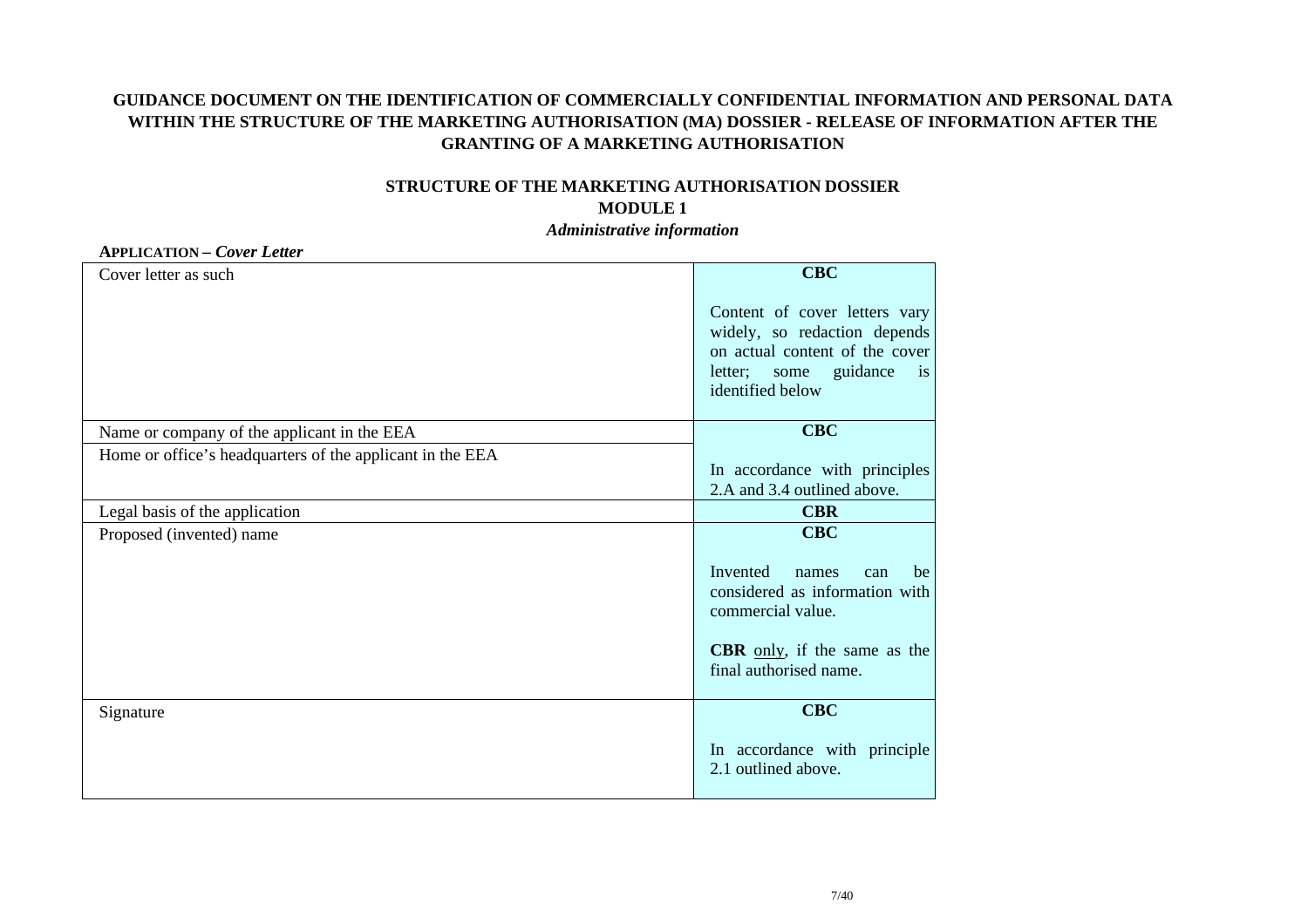### **SUB-MODULE 1.1**

| <b>INDEX</b> - Comprehensive table of content                  |                                                                                                                                                           |
|----------------------------------------------------------------|-----------------------------------------------------------------------------------------------------------------------------------------------------------|
| Comprehensive index of Modules 1 to 5                          | <b>CBC</b>                                                                                                                                                |
|                                                                | Generally can be disclosed.<br>Nevertheless, if the contents are<br>too detailed, in particular in<br>Sub-module 2.3 and Module 3,<br>there might be CCI. |
| <b>SUB-MODULE 1.2</b>                                          |                                                                                                                                                           |
| Application form                                               |                                                                                                                                                           |
| Statement and signature                                        | <b>CBC</b>                                                                                                                                                |
|                                                                | In accordance with principles<br>2.A and 2.1 outlined above.                                                                                              |
| Product (invented) name                                        | <b>CBC</b>                                                                                                                                                |
|                                                                | Invented<br>names<br>can<br>be<br>considered as information with<br>commercial value.                                                                     |
|                                                                | CBR only, if the same as the<br>final authorised name                                                                                                     |
| Strength(s)                                                    | <b>CBR</b>                                                                                                                                                |
| Pharmaceutical form                                            |                                                                                                                                                           |
| In accordance with Standard Terms (current version)            |                                                                                                                                                           |
| Active Substance(s)                                            |                                                                                                                                                           |
| Applicant                                                      |                                                                                                                                                           |
| Person authorised for communication on behalf of the applicant |                                                                                                                                                           |
| Original signature of the Applicant                            | <b>CBC</b>                                                                                                                                                |
|                                                                | In accordance with principle<br>2.1 outlined above                                                                                                        |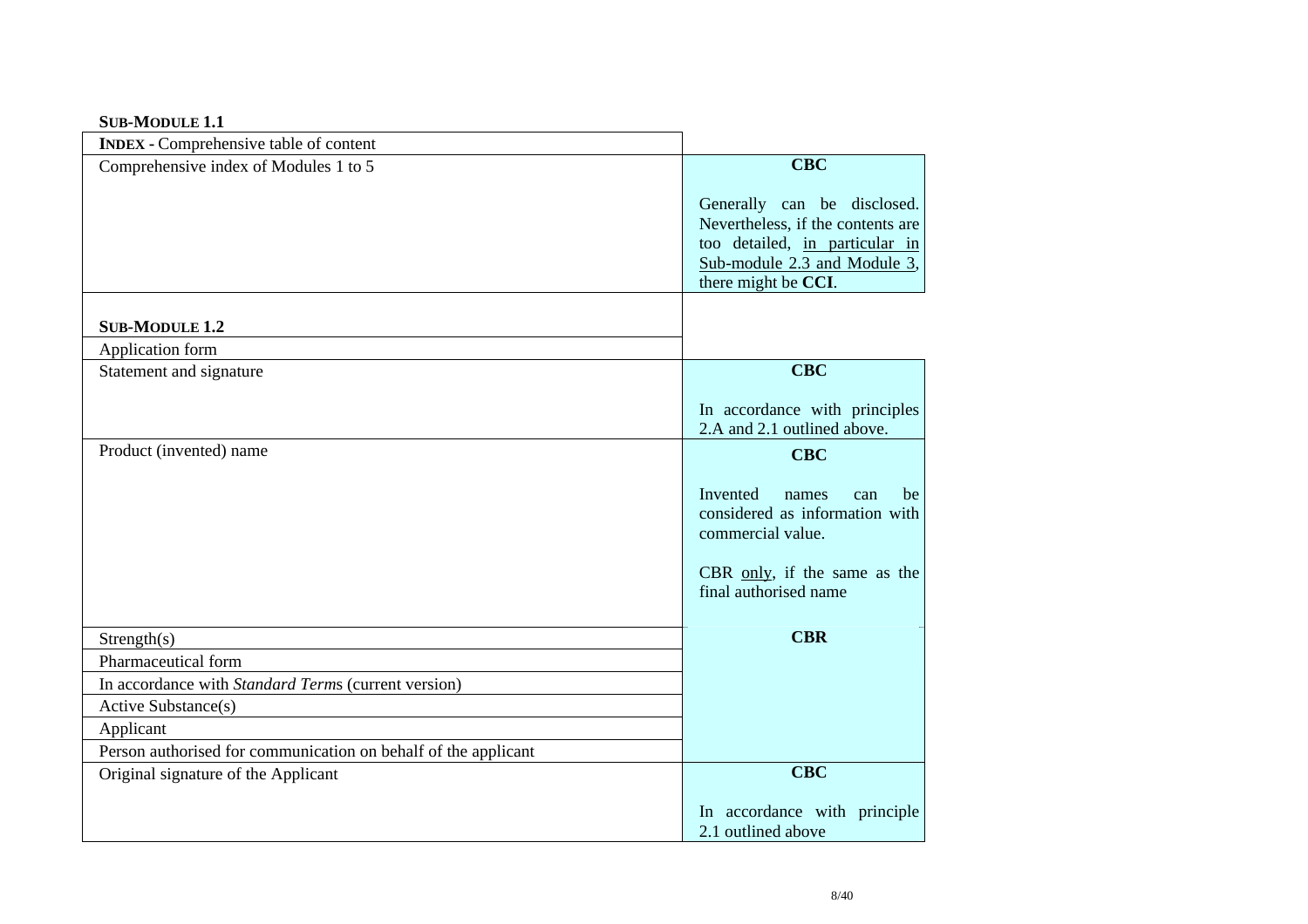| 1. Type of application                                                                |            |
|---------------------------------------------------------------------------------------|------------|
| 1.1. the application concerns                                                         |            |
| 1.1.1. centralised application                                                        |            |
| 1.1.2. mutual recognition procedure                                                   |            |
| 1.1.3. decentralised procedure                                                        |            |
| 1.1.4. national procedure                                                             |            |
|                                                                                       |            |
| 1.2. Orphan medicinal product information                                             |            |
|                                                                                       |            |
| 1.3. is this application for a change to an extension                                 |            |
| N <sub>o</sub>                                                                        |            |
| Yes                                                                                   |            |
| qualitative change in declared active substance not defined as a new active substance |            |
| Change of bioavailability                                                             |            |
| Change of pharmacinetics                                                              | <b>CBR</b> |
| Change or addition of a new strength/potency                                          |            |
| change or addition of a new pharmaceutical form                                       |            |
| change or addition of a new route of administration                                   |            |
| For existing marketing authorisation in the Community / Member State where the        |            |
| application is made                                                                   |            |
| Name of the marketing authorisation holder                                            |            |
| Name, strength and pharmaceutical form                                                |            |
| Marketing authorisation number(s)                                                     |            |
| 1.4. Regulatory framework                                                             |            |
| 1.4.1. Article 8(3) application, (i.e. dossier with administrative, quality, pre-     |            |
| clinical and clinical data*)                                                          |            |
| New active substance                                                                  |            |
| Known active substance                                                                |            |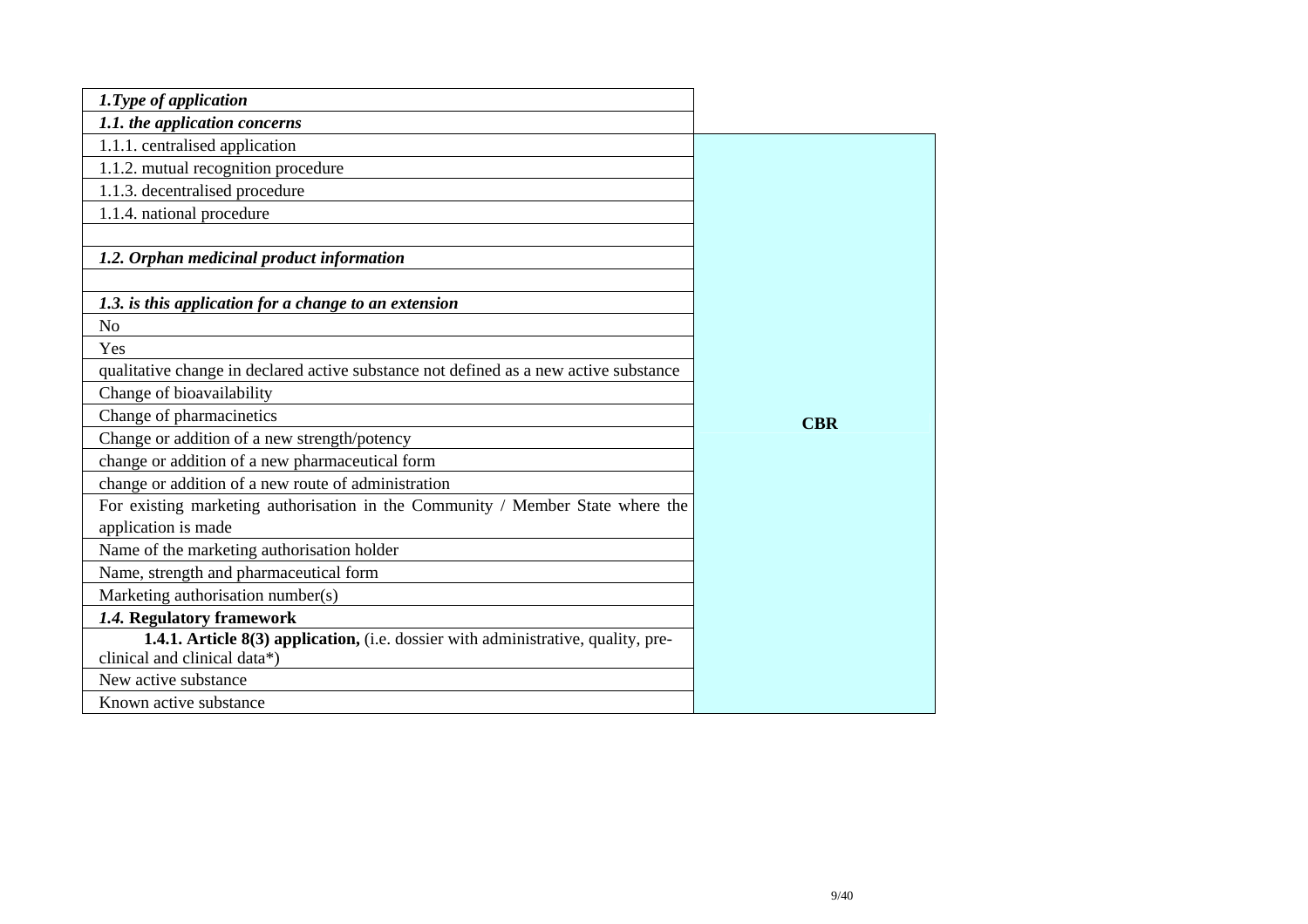| 1.4.2. Article 10(1) generic application                                              |            |
|---------------------------------------------------------------------------------------|------------|
| Medicinal product which is or has been authorised in accordance with Community        |            |
| provisions in force for not less than 6/10 years in the EEA                           |            |
| Evidence that the reference medicinal product which is or has been authorized for at  |            |
| least 6 / 10 years in the EEA, if necessary                                           |            |
| Medicinal product authorised in the Community/Member State where the application      |            |
| is made or European reference medicinal product                                       |            |
| Medicines used in the tests of BA / BE (if applicable)                                |            |
| 1.4.3. Article 10(3) hybrid application                                               |            |
| Medicinal product which is or has been authorised in accordance with Community        |            |
| provisions in force for not less than 6/10 years in the EEA                           |            |
| Medicinal product authorised in the Community/Member State where the application      |            |
| is made or European reference medicinal product                                       |            |
| Medicinal product used in BA/BE studies (if applicable)                               |            |
| Difference (s) compared to the reference medicinal product                            |            |
| changes in the active substance(s)                                                    | <b>CBR</b> |
| change in therapeutic indications                                                     |            |
| change in pharmaceutical form                                                         |            |
| change in strength (quantitative change to the active substance(s))                   |            |
| change in route of administration                                                     |            |
| bioequivalence can not be demonstrated through bioavailability studies                |            |
| 1.4.4. Similar biological application                                                 |            |
| 1.4.5. Article 10a well-established use application                                   |            |
| Evidence that the active substance(s) have had a well-established use for at least 10 |            |
| years                                                                                 |            |
| 1.4.6. Article 10b Fixed combination application                                      |            |
| 1.4.7. Article 10c informed consent application                                       |            |
| Authorised product in the Community / Member State where the application is made      |            |
|                                                                                       |            |
|                                                                                       |            |
|                                                                                       |            |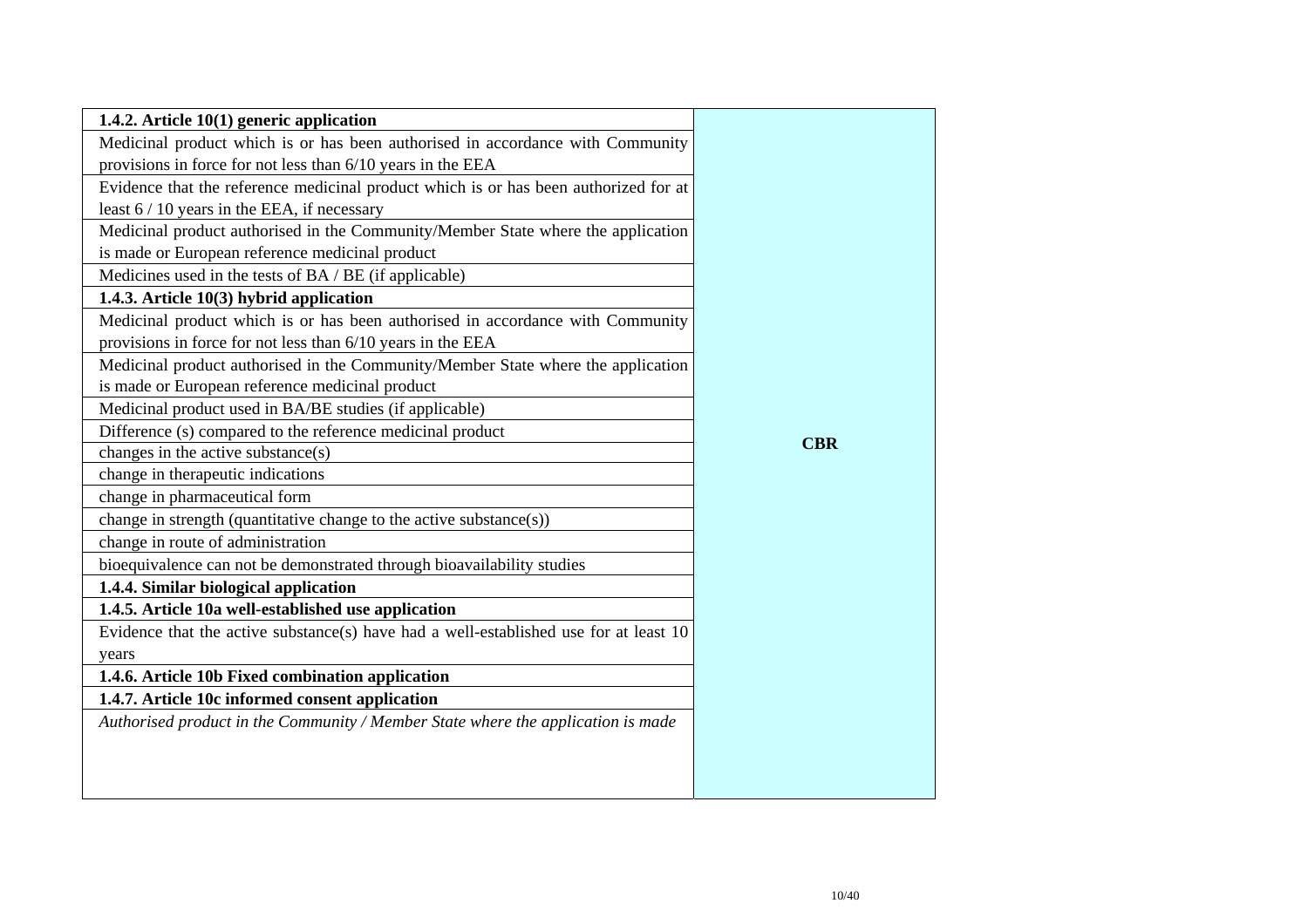| 2. MARKETING AUTHORISATION APPLICATION PARTICULARS                              |                                     |
|---------------------------------------------------------------------------------|-------------------------------------|
|                                                                                 |                                     |
| 2.1. Name(s) and ATC code                                                       |                                     |
| 2.1.1. Proposed (invented) name                                                 | <b>CBC</b>                          |
|                                                                                 | Invented<br>names<br>be<br>can      |
|                                                                                 | considered as information with      |
|                                                                                 | commercial value.                   |
|                                                                                 |                                     |
|                                                                                 | <b>CBR</b> only, if the same as the |
|                                                                                 | final authorised name               |
| 2.1.2. Name of the active substance(s)                                          | <b>CBR</b>                          |
| 2.1.3. Pharmacotherapeutic group (ATC code)                                     |                                     |
|                                                                                 |                                     |
|                                                                                 |                                     |
| 2.2. Strength, pharmaceutical form, route of administration, container and pack |                                     |
| sizes                                                                           |                                     |
| 2.2.1 Pharmaceutical form                                                       |                                     |
| use current list of standard terms (current version)                            |                                     |
| $2.2.1$ . Active substance(s)                                                   |                                     |
| $2.2.1$ . Strength $(s)$                                                        |                                     |
| 2.2.2. Route $(s)$ of administration                                            |                                     |
| use current list of standard terms (current version)                            |                                     |
|                                                                                 |                                     |
| 2.2.3. Container, closure and administration device(s)                          | <b>CBR</b>                          |
| use current list of standard terms (current version)                            |                                     |
| $2.2.3.1$ . Package size(s)                                                     |                                     |
| 2.2.3.2. Proposed shelf life                                                    |                                     |
| 2.2.3.3. Proposed shelf life (after first opening container)                    |                                     |
| 2.2.3.4. Proposed shelf life (after reconstitution or dilution)                 |                                     |
| 2.2.3.5. Proposed storage conditions:                                           |                                     |
| 2.2.3.6. Proposed storage conditions after first opening                        |                                     |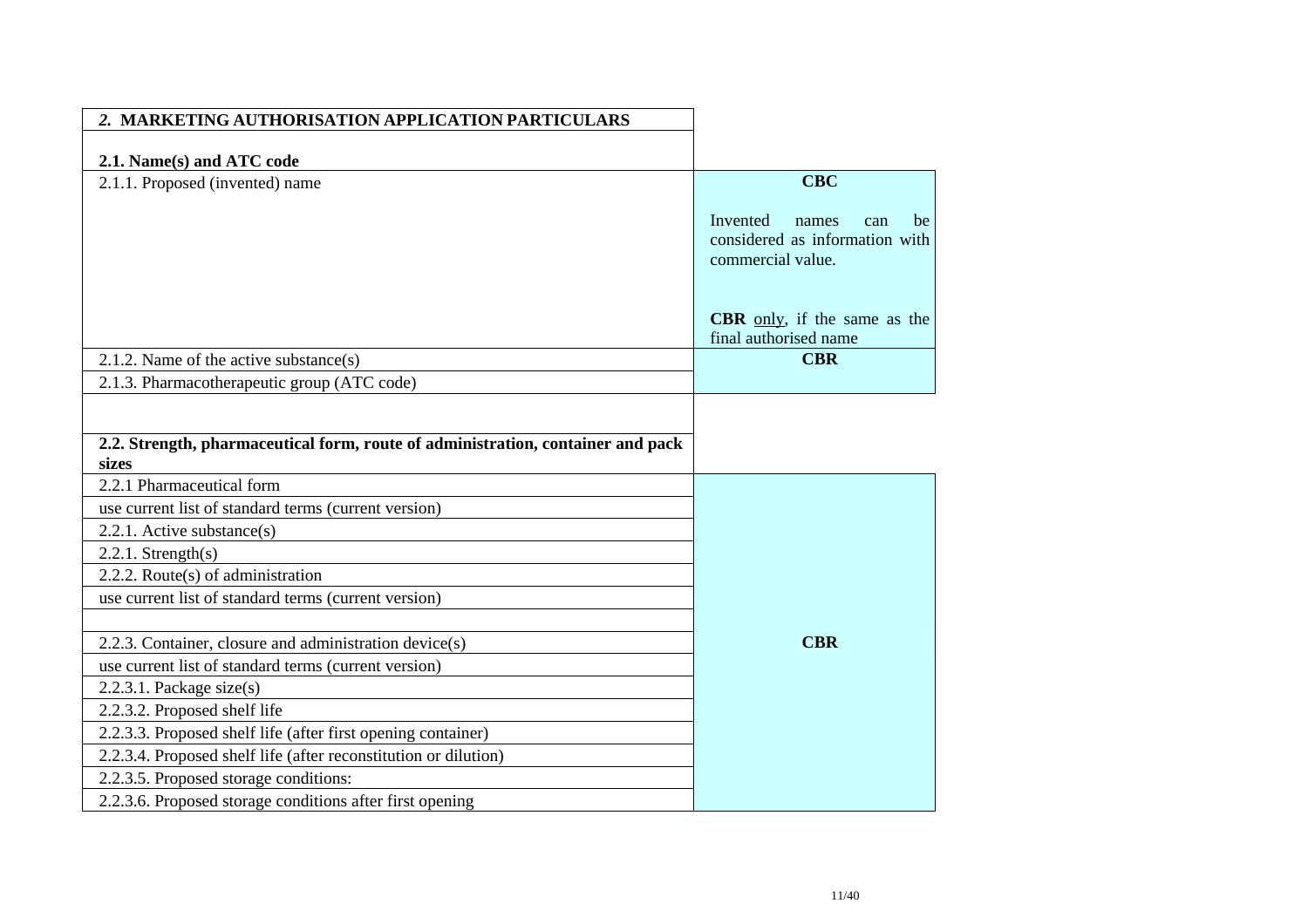| 2.3. Legal status                                                  |            |
|--------------------------------------------------------------------|------------|
|                                                                    |            |
| 2.3.1. Proposed dispensing/classification                          |            |
| subject to medical prescription                                    |            |
| not subject to medical prescription                                |            |
| 2.3.2. For products subject to medical prescription:               |            |
| product on prescription which may be renewed                       |            |
| product on prescription which may not be renewed                   |            |
| product on special prescription                                    | <b>CBR</b> |
| product on restricted prescription                                 |            |
| 2.3.3. Supply for products not subject to medical prescription     |            |
| supply through pharmacies only                                     |            |
| supply through non-pharmacy outlets and pharmacies                 |            |
| 2.3.4. Promotion for products not subject to medical prescription  |            |
| promotion to health care professionals only                        |            |
| promotion to the general public and health care professionals      |            |
|                                                                    |            |
| Marketing authorisation holder / Contact persons / Company<br>2.4. |            |
| 2.4.1. Marketing authorisation holder                              | <b>CBR</b> |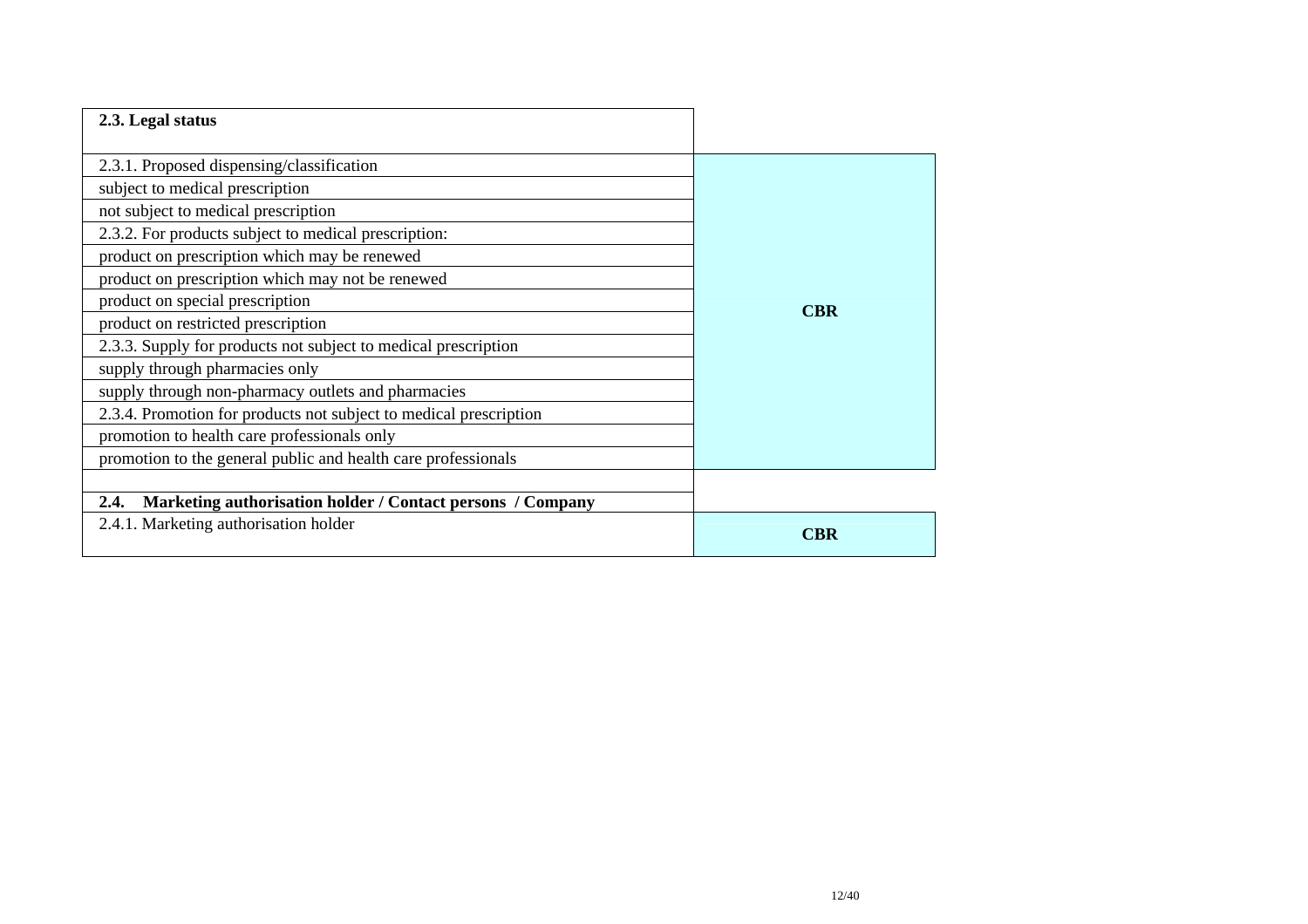| 2.4.2. Person/company authorised for communication on behalf of the applicant during<br>the procedure in the Community/each MS<br>2.4.3. Person/Company authorised for communication between the marketing<br>authorisation holder and the competent authorities after authorisation if different<br>from 2.4.2 in the Community/each MS | <b>CBC</b><br>If this person/company belongs<br>to the staff or are the same as<br>the MAH, this information<br>should be regarded as CBR. If,<br>not, this information should be<br>regarded as CCI which is in<br>accordance with the principle<br>3.4 outlined above. |
|------------------------------------------------------------------------------------------------------------------------------------------------------------------------------------------------------------------------------------------------------------------------------------------------------------------------------------------|--------------------------------------------------------------------------------------------------------------------------------------------------------------------------------------------------------------------------------------------------------------------------|
| 2.4.4. Qualified person in the EEA for Pharmacovigilance                                                                                                                                                                                                                                                                                 | <b>CBR</b>                                                                                                                                                                                                                                                               |
|                                                                                                                                                                                                                                                                                                                                          | In accordance with principle<br>outlined above: 2.A.                                                                                                                                                                                                                     |
| 2.4.5. Scientific service of the MAH in the EEA                                                                                                                                                                                                                                                                                          | <b>CBC</b>                                                                                                                                                                                                                                                               |
|                                                                                                                                                                                                                                                                                                                                          | In accordance with principles<br>outlined above: 2.A and 3.4.<br>above.                                                                                                                                                                                                  |
| 2.5. Manufacturers                                                                                                                                                                                                                                                                                                                       |                                                                                                                                                                                                                                                                          |
| 2.5.1 Authorised manufacturer(s) (or importer(s)) responsible for batch release in the<br><b>EEA</b>                                                                                                                                                                                                                                     | <b>CBR</b><br>This information is publicly<br>available in the PIL.                                                                                                                                                                                                      |
|                                                                                                                                                                                                                                                                                                                                          |                                                                                                                                                                                                                                                                          |
| 2.5.1.1. Contact person in the EEA for product defects and recalls                                                                                                                                                                                                                                                                       | <b>CBC</b><br>In accordance with principles<br>outlined above: 2.A and 3.4.                                                                                                                                                                                              |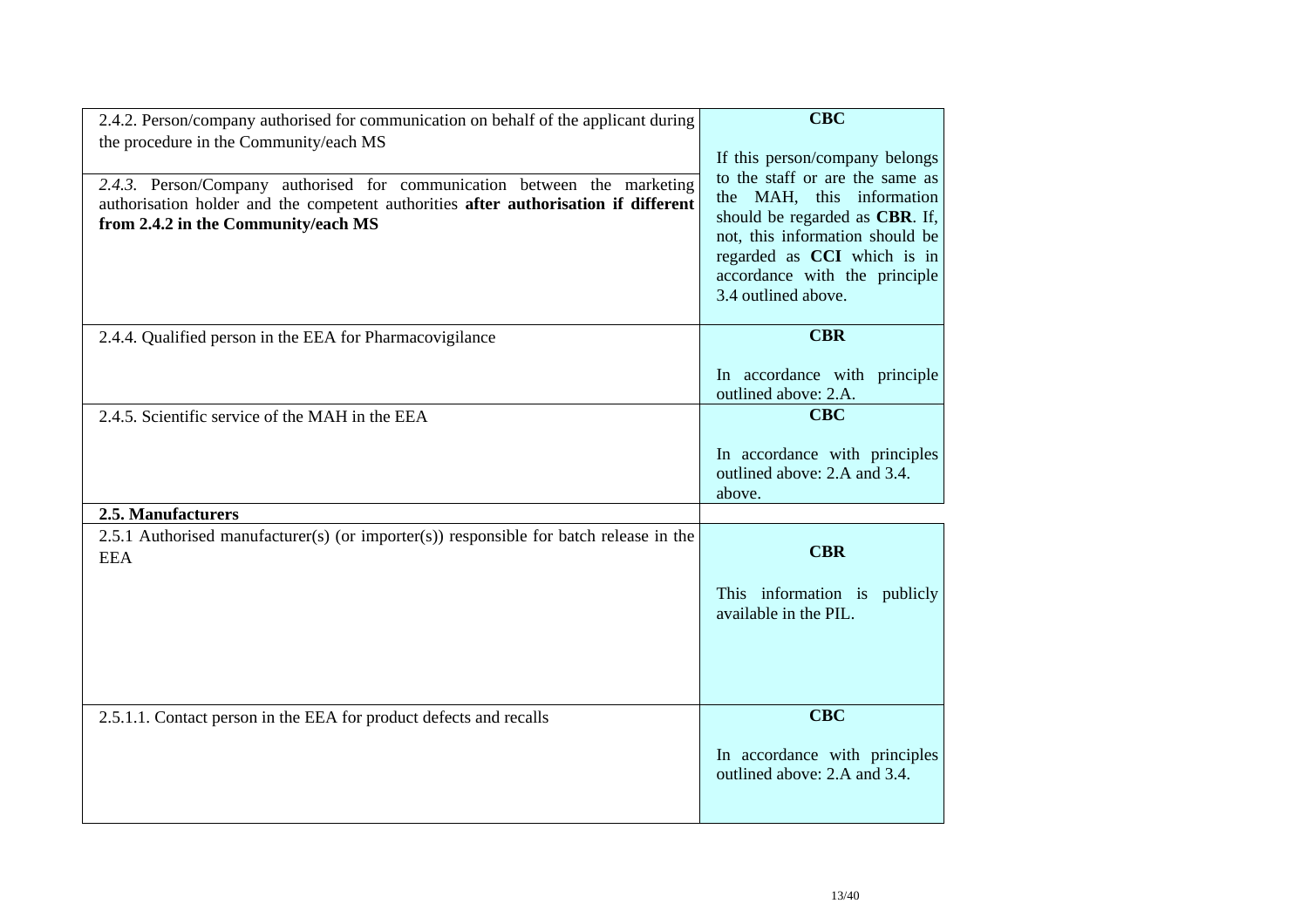| 2.5.1.2. Batch control Testing arrangements if different of 2.5.1.        | $CBC$                                                                                                                                                                                                                                                      |
|---------------------------------------------------------------------------|------------------------------------------------------------------------------------------------------------------------------------------------------------------------------------------------------------------------------------------------------------|
|                                                                           | When<br><b>Batch</b><br>the<br>Control<br>Testing Site and the MAH are<br>not the same or do not belong to<br>the same group of companies,<br>information should be regarded<br>as CCI which is in accordance<br>with the principle 3.4 outlined<br>above. |
| 2.5.2 Manufacturer(s) of the medicinal product and site(s) of manufacture | <b>CCI</b>                                                                                                                                                                                                                                                 |
|                                                                           | In accordance with principles<br>3.1.3 and 3.4 outlined above.                                                                                                                                                                                             |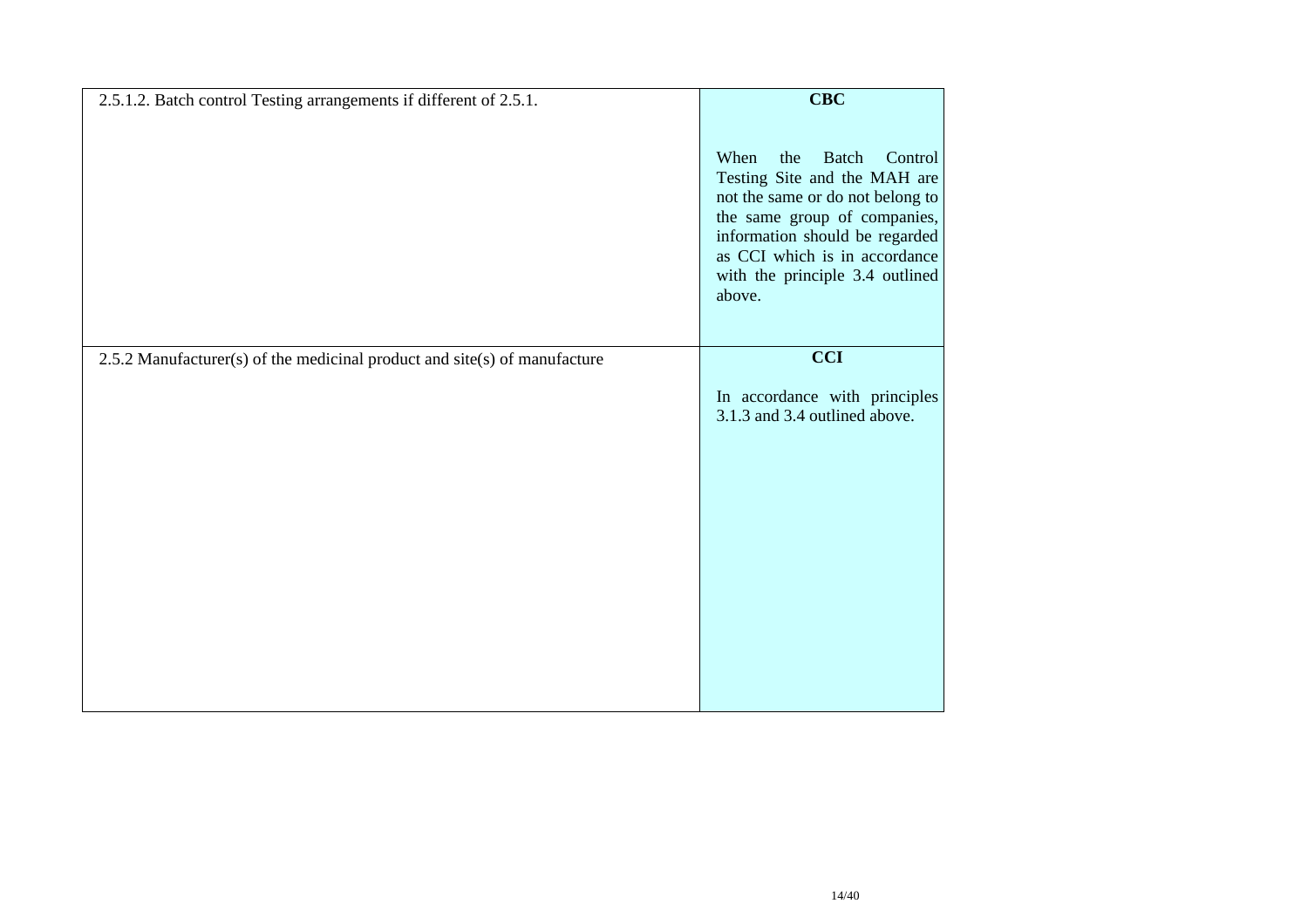| 2.5.3. Manufacturer(s) of the active substance(s) and site(s) of manufacture | <b>CCI</b>                                                        |
|------------------------------------------------------------------------------|-------------------------------------------------------------------|
|                                                                              | In accordance with principles<br>3.1.2 and 3.4 outlined above.    |
|                                                                              | $(CBR)$ :<br><b>Exception</b><br>the                              |
|                                                                              | biological<br>manufacturers<br>of                                 |
|                                                                              | substances are declared in the<br>Annex II to the MA in addition  |
|                                                                              | Manufacturer<br>the<br>to                                         |
|                                                                              | Responsible for Batch Release.                                    |
|                                                                              | After<br>marketing<br>the                                         |
|                                                                              | authorisation or a variation the                                  |
|                                                                              | information should be published<br>as an abstract in the Official |
|                                                                              | Journal.                                                          |
|                                                                              |                                                                   |
|                                                                              |                                                                   |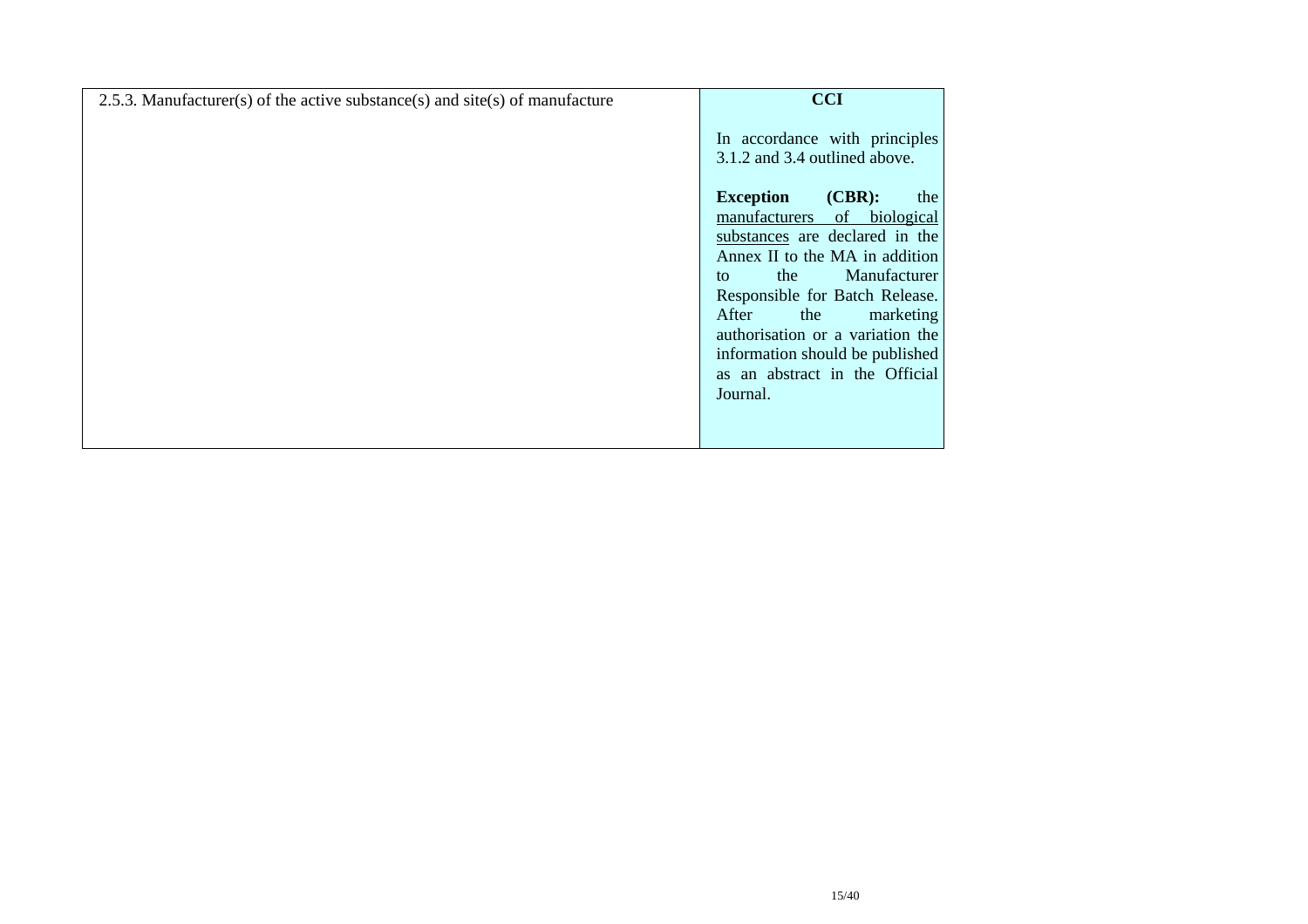| 2.5.4. Contract companies used for clinical trial(s) on bioavailability |  | <sub>or</sub> |                                                                                                                                                                                                                                                                                                                                                |
|-------------------------------------------------------------------------|--|---------------|------------------------------------------------------------------------------------------------------------------------------------------------------------------------------------------------------------------------------------------------------------------------------------------------------------------------------------------------|
| bioequivalence                                                          |  |               |                                                                                                                                                                                                                                                                                                                                                |
| Study sponsor                                                           |  |               | <b>CBC</b><br>the study name or<br>$\mathbf{H}$<br>1.<br>medicinal product name used in<br>the study mention the API<br>manufacturer, this information<br>must be considered as CCI<br>which is in accordance with<br>3.1.2<br>principles<br>3.4<br>and<br>outlined above.<br>2. If 1. is not applicable, the<br>sponsor name must be regarded |
|                                                                         |  |               | as CBR which is in accordance<br>with the principle 3.4 outlined<br>above.                                                                                                                                                                                                                                                                     |
| Study clinical center                                                   |  |               | <b>CBR</b>                                                                                                                                                                                                                                                                                                                                     |
|                                                                         |  |               | accordance<br>with<br>the<br>In<br>principle 3.4 outlined above.                                                                                                                                                                                                                                                                               |
| Study analytical center                                                 |  |               | <b>CBR</b>                                                                                                                                                                                                                                                                                                                                     |
|                                                                         |  |               | accordance<br>with<br>the<br>In<br>principle 3.4 outlined above.                                                                                                                                                                                                                                                                               |

÷,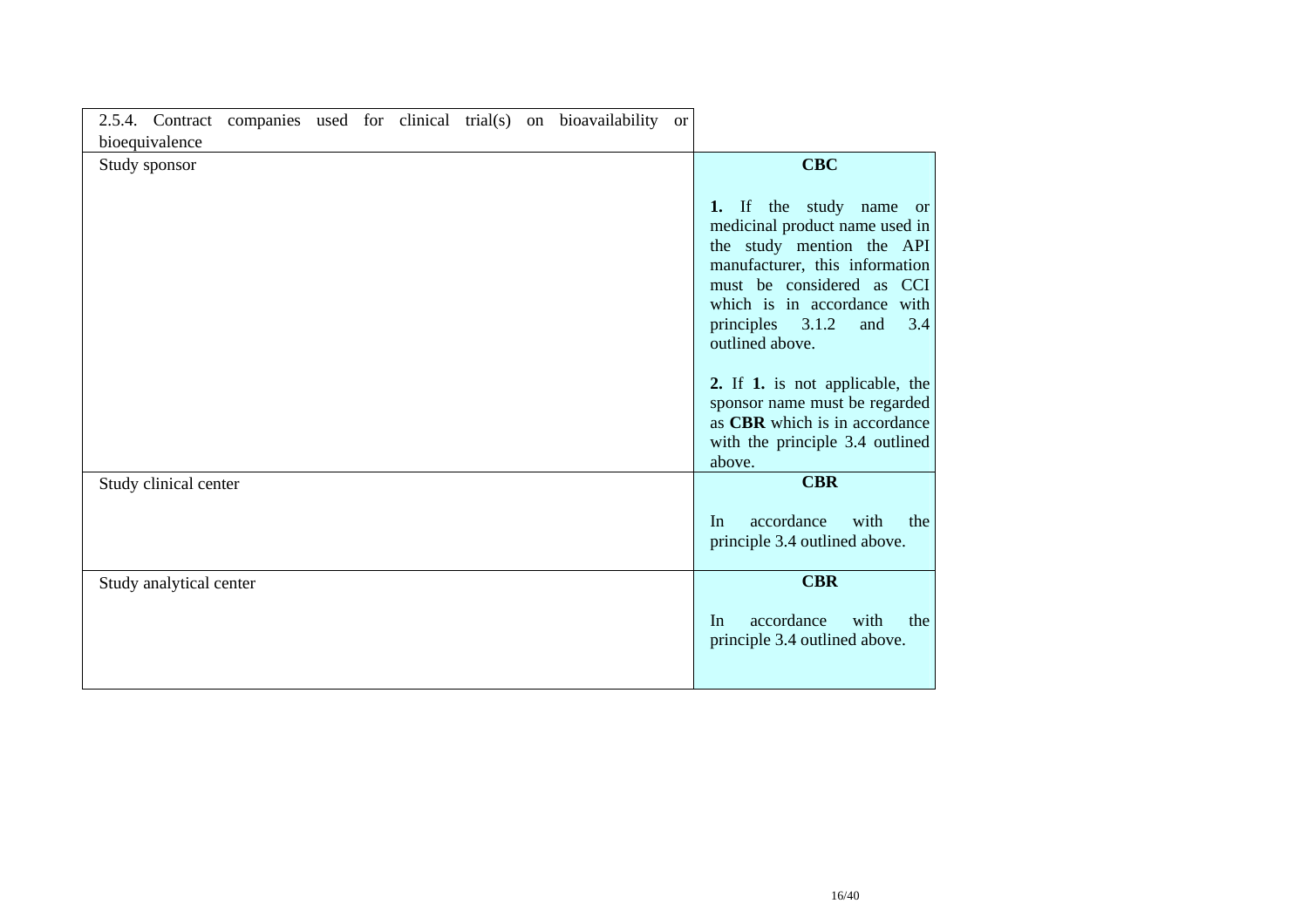| 2.6<br>Qualitative and quantitative composition                                     |                                                                    |
|-------------------------------------------------------------------------------------|--------------------------------------------------------------------|
| 2.6.1. Qualitative and Quantitative composition in terms of the active substance(s) | <b>CBR/CCI</b>                                                     |
| and the excipient(s)                                                                |                                                                    |
|                                                                                     | The qualitative composition on                                     |
|                                                                                     | the medicinal product (i.e. only                                   |
|                                                                                     | the composition as described in                                    |
|                                                                                     | section 6.1 of the SPC, that is                                    |
|                                                                                     | publicly available in product<br>information) can be disclosed but |
|                                                                                     | quantitative<br>the<br>composition                                 |
|                                                                                     | should be regarded as CCI since                                    |
|                                                                                     | it reveals industrial secrecy.                                     |
|                                                                                     | This is in accordance with the                                     |
|                                                                                     | principles outlined above: 3.1.1                                   |
|                                                                                     | and 3.1.3                                                          |
| 2.6.2. List of materials of animal and/or human origin contained or used in the     | <b>CCI</b>                                                         |
| manufacturing process of the medicinal product                                      |                                                                    |
|                                                                                     | Might disclose information on                                      |
|                                                                                     | the<br>route<br>of<br>synthesis/manufacture process.               |
|                                                                                     | Hence in accordance with                                           |
|                                                                                     | principles 3.1.2, 3.1.3 and 3.4                                    |
|                                                                                     | outlined above, should<br>be                                       |
|                                                                                     | regarded as CCI.                                                   |
| 2.6.3. Is an EMA certificate for a Plasma Master File (PMF) issued                  | <b>CCI</b>                                                         |
| 2.6.4. Does the medicinal product contain or consist of Genetically Modified        | <b>CBR</b>                                                         |
| Organisms (GMOs)                                                                    | Information on GMO can not                                         |
|                                                                                     | be confidential by law                                             |
|                                                                                     |                                                                    |
| <b>3. SCIENTIFIC ADVICE</b>                                                         | <b>CBR</b>                                                         |
|                                                                                     | Note: this section does not                                        |
|                                                                                     | contain detailed information on                                    |
|                                                                                     | scientific advice                                                  |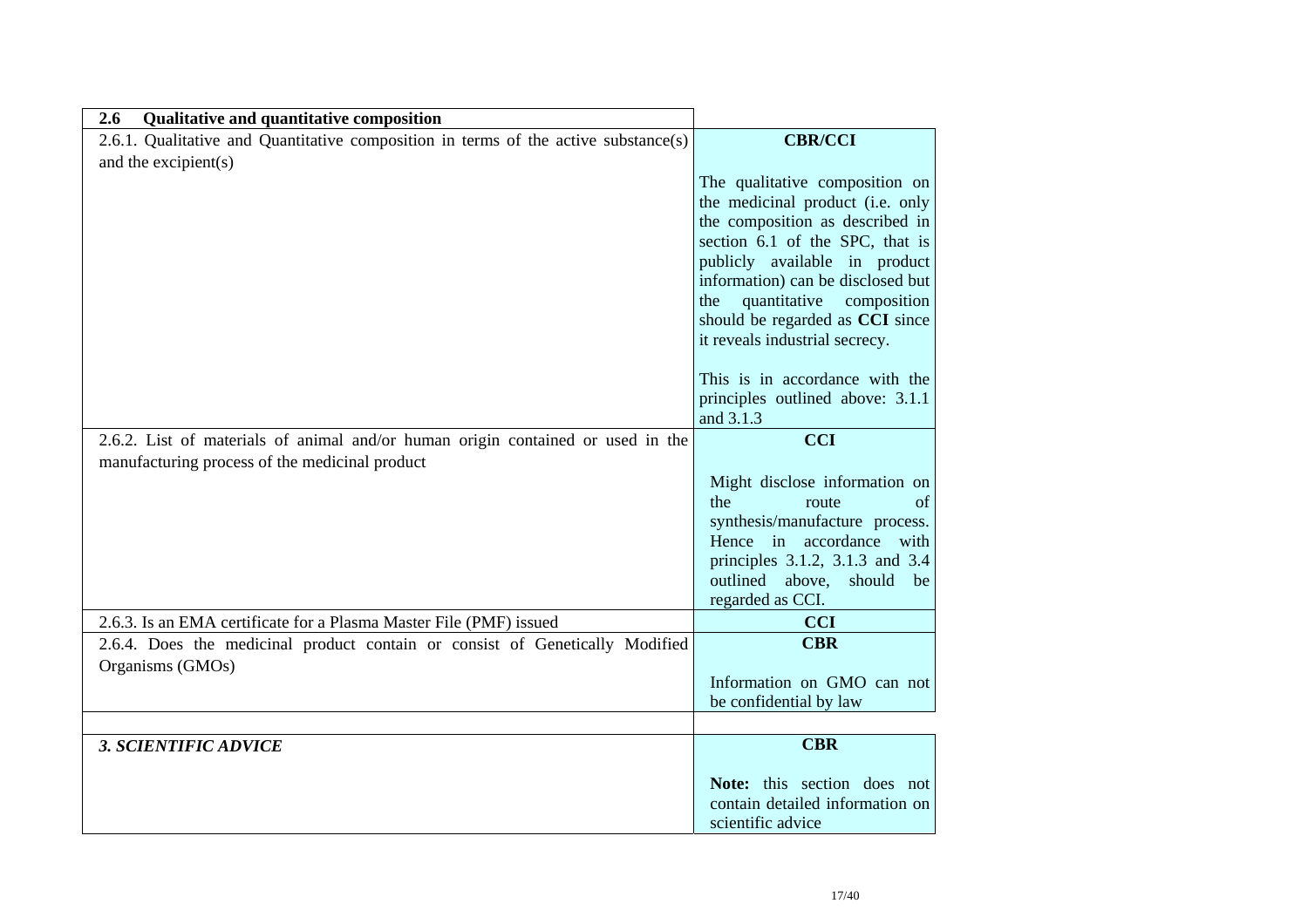| 4. OTHER MARKETING AUTHORISATION APPLICATIONS                                                     |                                                                                                                                                                 |
|---------------------------------------------------------------------------------------------------|-----------------------------------------------------------------------------------------------------------------------------------------------------------------|
| 4.1.1. Is there another Member State(s) where an application for the same* product is             | <b>CBC</b>                                                                                                                                                      |
| pending*                                                                                          | It can only be provided if the                                                                                                                                  |
|                                                                                                   | pending<br>applications<br>are                                                                                                                                  |
|                                                                                                   | already finalized in the other<br>MS - need to consult the MS in                                                                                                |
|                                                                                                   | question.                                                                                                                                                       |
| 4.1.2. Is there another Member State(s) where an authorisation is granted for the same<br>product | <b>CBR</b>                                                                                                                                                      |
| 4.1.3. Is there another Member State(s) where an authorisation was refused/                       | <b>CBC</b>                                                                                                                                                      |
| suspended/ revoked be released by competent authorities for the same* product                     | in other situations,<br>As<br><b>MS</b><br>should be consulted.                                                                                                 |
| 4.2. Marketing authorisation applications for the same product in the EEA                         | <b>CBC</b>                                                                                                                                                      |
| 4.3. For multiple/duplicate applications of the same medicinal product                            |                                                                                                                                                                 |
| 4.4. Marketing authorisation applications for the same product outside the EEA                    | It can only be provided if the<br>"pending"<br>applications<br>are<br>already finalized in the other<br>MS - As in other situations, MS<br>should be consulted. |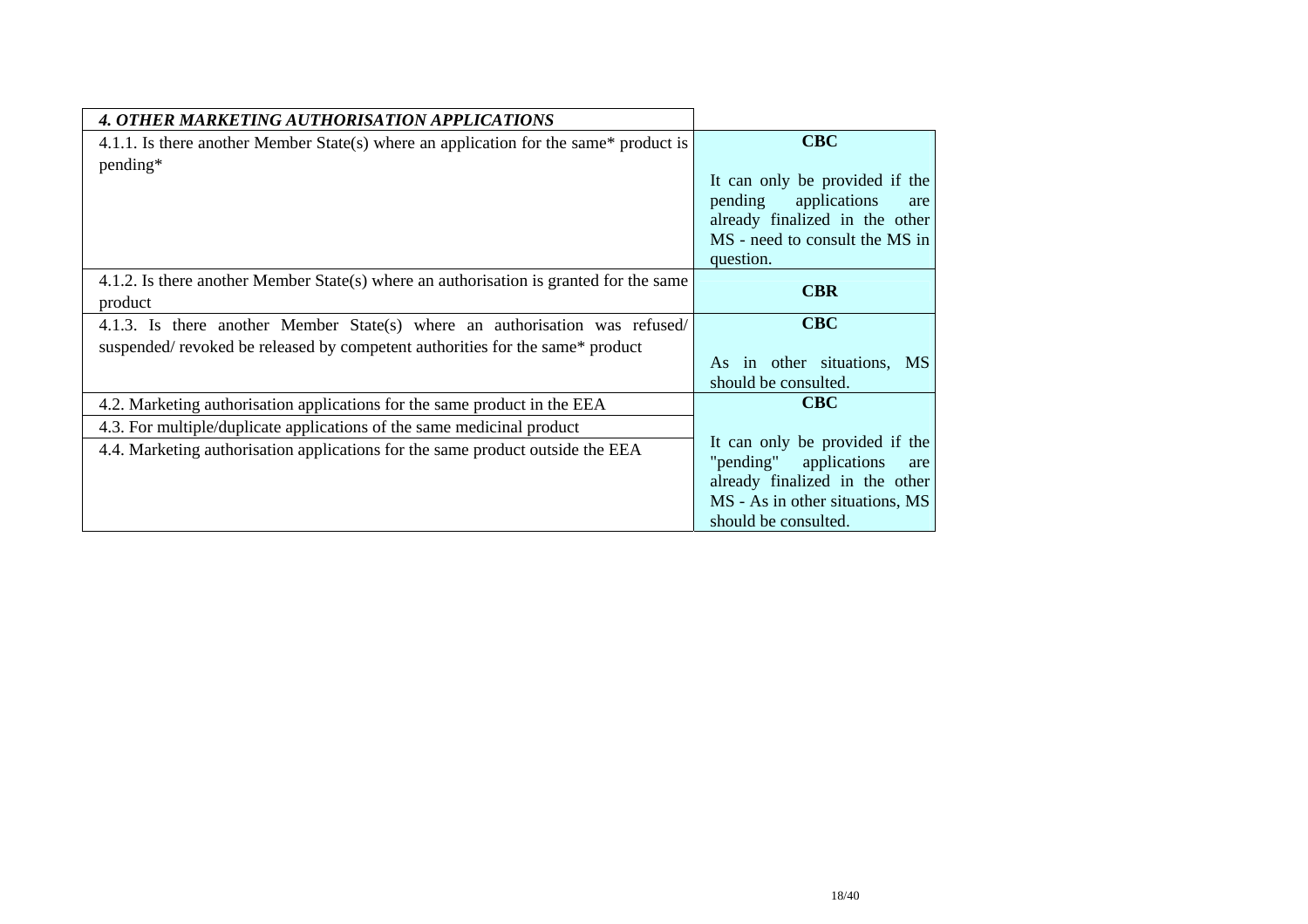| 5. ANNEXED DOCUMENTS (where appropriate)                                                           |                                                                                                                                          |
|----------------------------------------------------------------------------------------------------|------------------------------------------------------------------------------------------------------------------------------------------|
| Proof of payment                                                                                   | <b>CBC</b>                                                                                                                               |
| Informed consent letter of marketing authorisation holder of authorised<br>2.<br>medicinal product | In accordance with principle 2.1<br>outlined above.                                                                                      |
| 3.<br>Proof of establishment of the applicant in the EEA.                                          |                                                                                                                                          |
| Letter of authorisation for communication on behalf of the applicant/MAH.<br>4.                    | $CBC$<br>In accordance with principles 2.A.<br>and 3.4 outlined above.<br>Principle 2.1. also applies as the<br>letter should be signed. |
| 5.<br>Curriculum Vitae of the Qualified Person for Pharmacovigilance                               | <b>CBC</b><br>In accordance with principles 2.A<br>and 2.1 outlined above                                                                |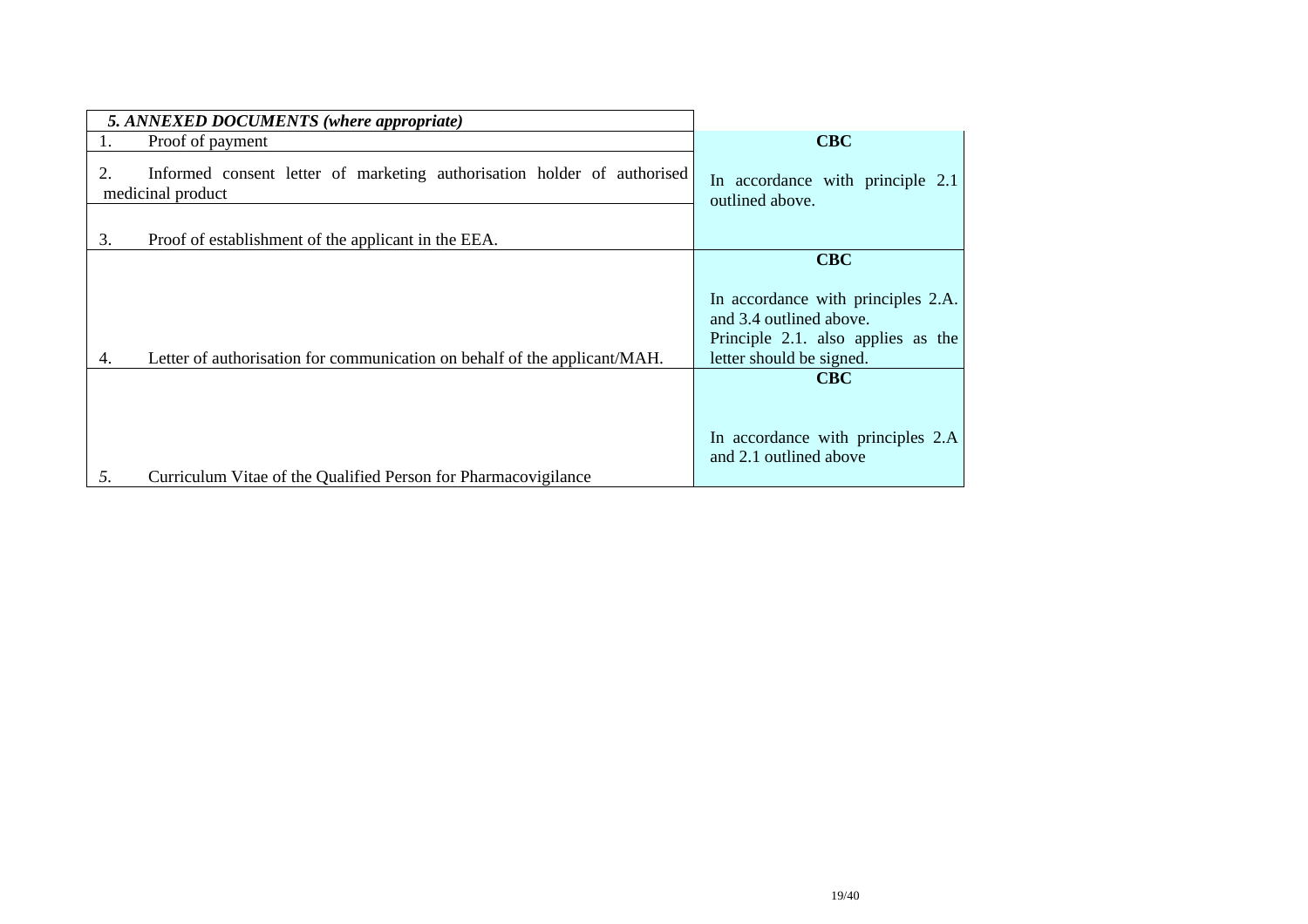|                                                                                                                                                                                            | <b>CBR/CCI</b>                                                                                                                                                                                                                                                                                                                                                         |
|--------------------------------------------------------------------------------------------------------------------------------------------------------------------------------------------|------------------------------------------------------------------------------------------------------------------------------------------------------------------------------------------------------------------------------------------------------------------------------------------------------------------------------------------------------------------------|
|                                                                                                                                                                                            | For Manufacturer responsible for<br>batch release - CBR                                                                                                                                                                                                                                                                                                                |
|                                                                                                                                                                                            | Considering that the name and<br>address<br>of<br>the<br>manufacturer<br>responsible for batch release is<br>publicly available in the PIL and<br>that Annex 1 and 2 of<br>the<br>Manufacturing Authorisation<br>are<br>public and available in EudraGMP,<br>the document can de disclosed.<br>Note: remaining annexes which are<br>not available at EudraGMP and that |
|                                                                                                                                                                                            | may contain CCI should not be<br>disclosed.                                                                                                                                                                                                                                                                                                                            |
| Manufacturing Authorisation required under Article 40 of Directive<br>6.                                                                                                                   | For other manufacturers involved<br>in the procedures – CCI                                                                                                                                                                                                                                                                                                            |
| 2001/83/EC (or equivalent, outside of the EEA where MRA or other Community<br>arrangements apply); any proof of authorisation in accordance with Article $8(k)$ of<br>Directive 2001/83/EC | In accordance with principles 3.1.3<br>and 3.4 outlined above.                                                                                                                                                                                                                                                                                                         |
| 7. Copy of the 'Qualification of SME Status                                                                                                                                                | <b>CBR</b>                                                                                                                                                                                                                                                                                                                                                             |
| 8. Flow-chart indicating all manufacturing and control sites involved in the<br>manufacturing process of the medicinal product and the active substance                                    | <b>CCI</b><br>In accordance with principles 3.1.2,<br>3.1.3 and 3.4 outlined above.                                                                                                                                                                                                                                                                                    |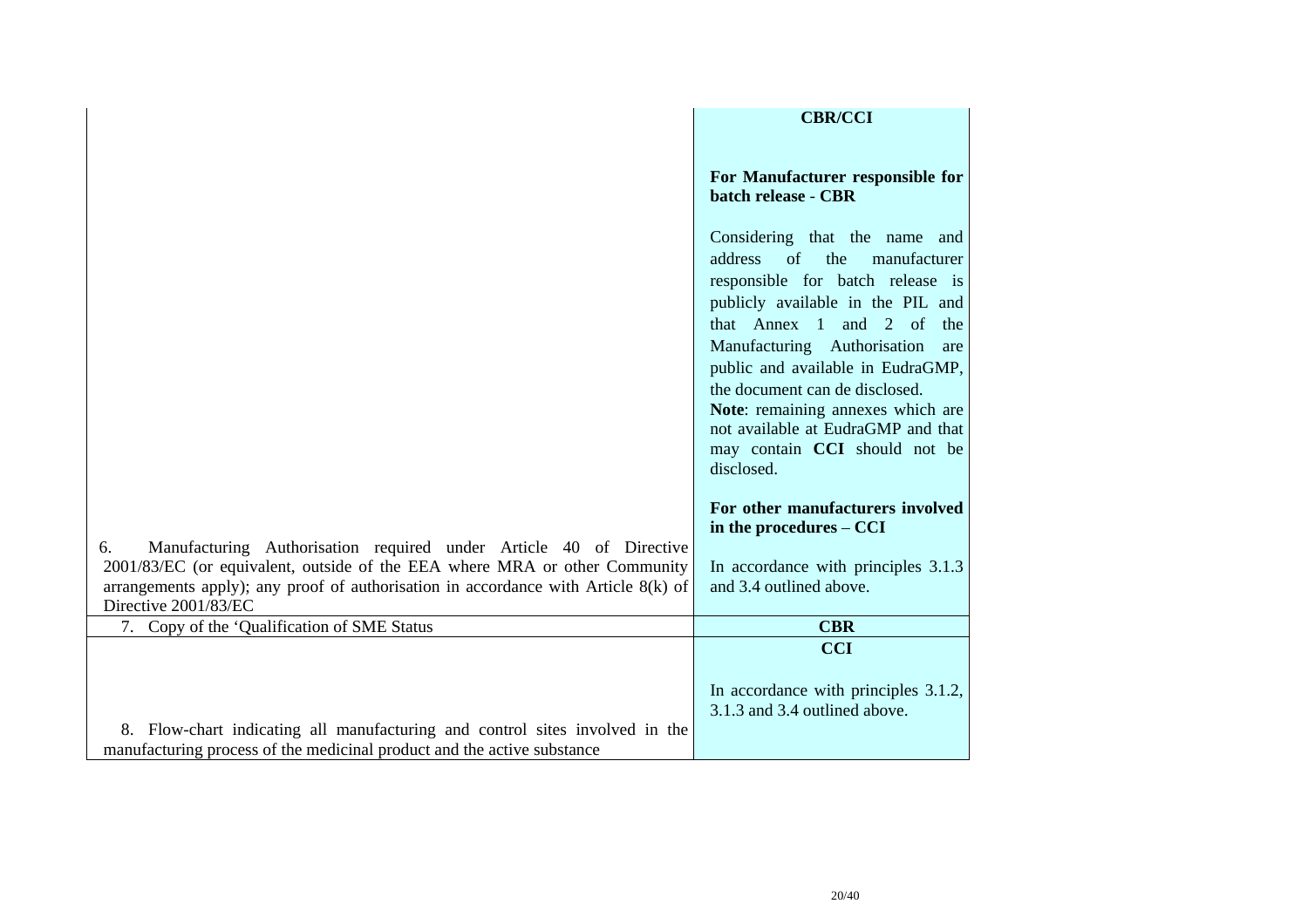|                                                                                                                                                                                                                                                                         | <b>CBR/CCI</b>                                                                                                                                                                                                       |
|-------------------------------------------------------------------------------------------------------------------------------------------------------------------------------------------------------------------------------------------------------------------------|----------------------------------------------------------------------------------------------------------------------------------------------------------------------------------------------------------------------|
|                                                                                                                                                                                                                                                                         | For Manufacturer responsible for<br>batch release - CBR                                                                                                                                                              |
|                                                                                                                                                                                                                                                                         | Considering that the name<br>and<br>address of the responsible for batch<br>release is publicly available in the<br>PIL and GMP certificate can be<br>found in EudraGMP, therefore the<br>document can be disclosed. |
|                                                                                                                                                                                                                                                                         | In accordance with principle 3.3<br>outlined above.                                                                                                                                                                  |
|                                                                                                                                                                                                                                                                         | For other manufacturers involved<br>in the procedures - CCI                                                                                                                                                          |
| 9.<br>$GMP$ certificate(s) or other $GMP$ statement(s); Where applicable a summary<br>of other GMP inspections performed                                                                                                                                                | In accordance with principles 3.1.2,<br>3.1.3, 3.3 and 3.4 outlined above.                                                                                                                                           |
| Letter(s) of access (LoA) to Active Substance Master File(s) or copy of Ph.<br>10.<br>Eur. Certificate(s) of Suitability                                                                                                                                                | <b>CCI</b>                                                                                                                                                                                                           |
| Copy of written confirmation from the manufacturer of the active substance to<br>11.<br>inform the applicant in case of modification of the manufacturing process or<br>specifications according to Annex I of Directive 2001/83/EC (letter of commitment -<br>$LoC$ ). | Contains names of sites. Hence, in<br>accordance with principles 3.1.2 and<br>3.4 outlined above should be<br>regarded as CCI. Also, the principle<br>2.1 applies both in the case of LoA<br>and LoC.                |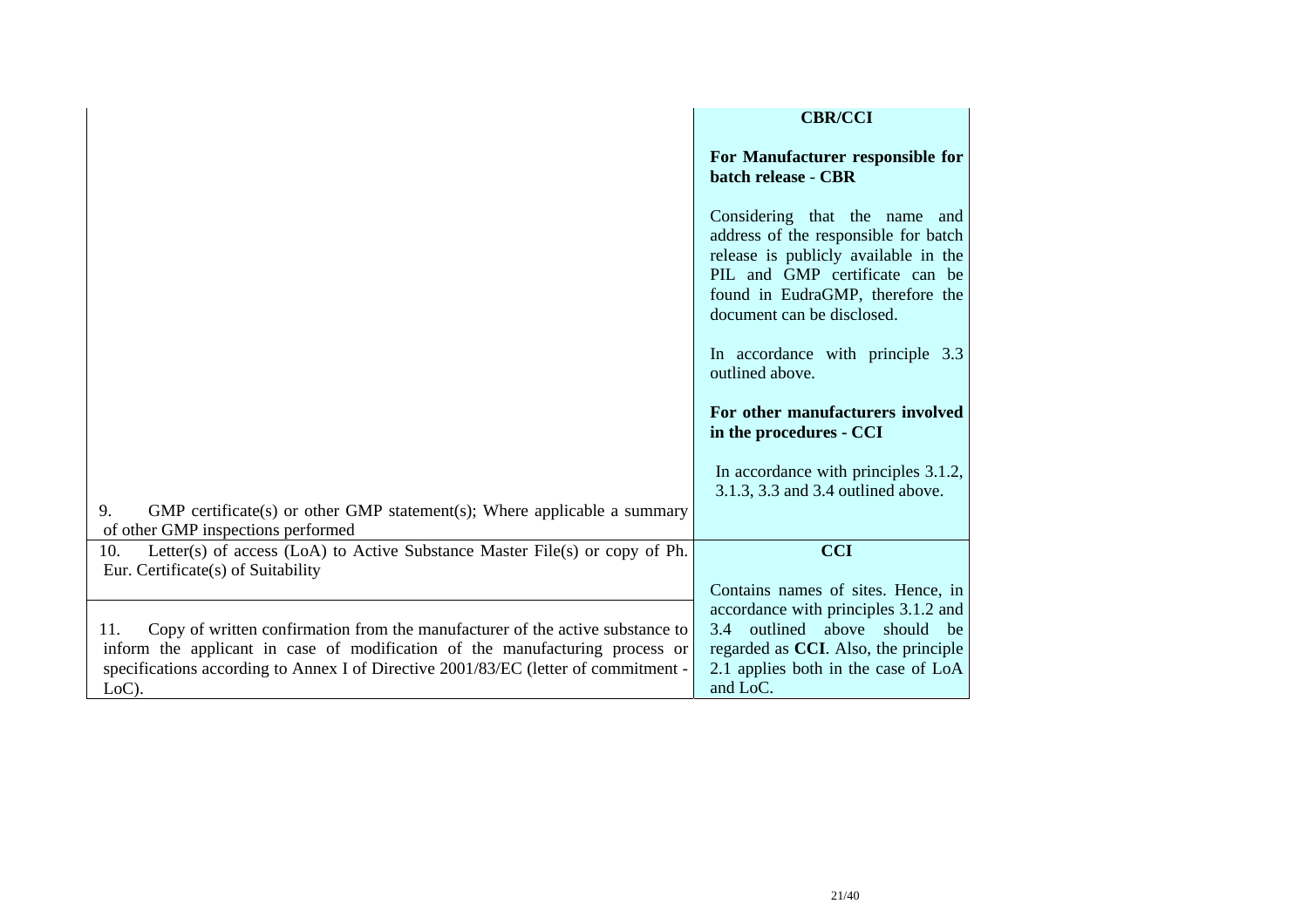|     |                                                | <b>CCI</b>                                                                                                                                                                                          |
|-----|------------------------------------------------|-----------------------------------------------------------------------------------------------------------------------------------------------------------------------------------------------------|
|     |                                                | Might disclose information on the<br>route of synthesis/manufacture<br>process. Hence in accordance with<br>principles $3.1.2$ , $3.1.3$ and $3.4$<br>outlined above, should be regarded<br>as CCI. |
| 12. | Ph. Eur. Certificate(s) of suitability for TSE |                                                                                                                                                                                                     |

|                                                                                                                                                                    | <b>CBR</b>                                                                                                                    |
|--------------------------------------------------------------------------------------------------------------------------------------------------------------------|-------------------------------------------------------------------------------------------------------------------------------|
| Written consent(s) of the competent authorities regarding GMO release in the<br>13.<br>environment.                                                                | Information on GMO can not be<br>confidential by law.                                                                         |
|                                                                                                                                                                    | <b>CBC</b>                                                                                                                    |
|                                                                                                                                                                    | Depends on the content of the<br>scientific<br>advice<br>given.<br>The<br>principle 3.5 outlined above should<br>be followed. |
| Scientific Advice given by CHMP and/or by member state(s)<br>14.                                                                                                   |                                                                                                                               |
|                                                                                                                                                                    | <b>CBR</b>                                                                                                                    |
| Copy of Marketing Authorization(s) required under Article $8(j)-(L)$ of<br>15.                                                                                     | If procedures are finalised and<br>considering that "photocopy of the<br>pages which give the marketing                       |
| Directive 2001/83/EC in the EEA and the equivalent in third countries on request (a                                                                                | authorization number, the date of                                                                                             |
| photocopy of the pages which give the marketing authorization number, the date of<br>authorisation and the page which has been signed by the authorizing competent | authorisation and the page which has<br>been signed by the authorizing                                                        |
| authority will suffice).                                                                                                                                           | competent authority will suffice".                                                                                            |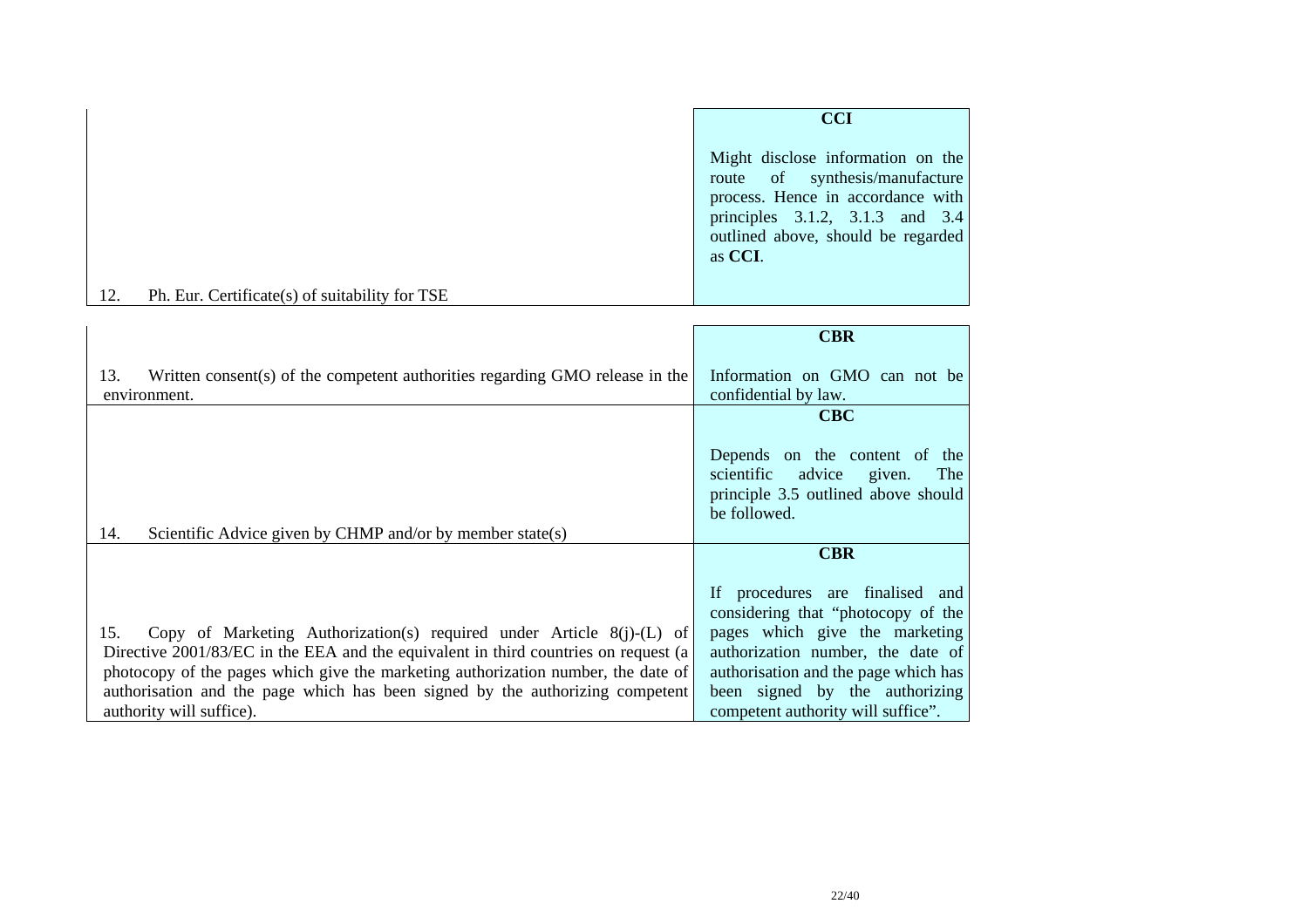|                                                                                                                                                                                                                                                                                                                                                                                                                                                                                                                                                                                                                                               | <b>CBC</b>                                                                                                                                                     |
|-----------------------------------------------------------------------------------------------------------------------------------------------------------------------------------------------------------------------------------------------------------------------------------------------------------------------------------------------------------------------------------------------------------------------------------------------------------------------------------------------------------------------------------------------------------------------------------------------------------------------------------------------|----------------------------------------------------------------------------------------------------------------------------------------------------------------|
| 16.<br>Correspondence with European Commission regarding multiple applications                                                                                                                                                                                                                                                                                                                                                                                                                                                                                                                                                                | This letter might contain extensive<br>sensitive information on contractual<br>arrangements (principle 3.4).                                                   |
| List of Mock-ups or Samples/specimens sent with the application, as<br>17.<br>appropriate (see Notice to Applicants, volume 2A, chapter 7)                                                                                                                                                                                                                                                                                                                                                                                                                                                                                                    | <b>CBR</b>                                                                                                                                                     |
| 18.<br>Copy of the Orphan Designation Decision                                                                                                                                                                                                                                                                                                                                                                                                                                                                                                                                                                                                | <b>CBR</b>                                                                                                                                                     |
| 19.<br>List of proposed (invented) names and marketing authorisation holders in the<br>concerned member states                                                                                                                                                                                                                                                                                                                                                                                                                                                                                                                                | <b>CBC</b><br>Invented names can be considered as<br>information with commercial value.<br><b>CBR</b> only, if the same as the final<br>authorised name.       |
| 20.<br>Copy of EMEA certificate for a Vaccine Antigen Master File (VAMF).                                                                                                                                                                                                                                                                                                                                                                                                                                                                                                                                                                     | <b>CCI</b>                                                                                                                                                     |
| 21.<br>Copy of EMEA certificate for a Plasma Master File (PMF)                                                                                                                                                                                                                                                                                                                                                                                                                                                                                                                                                                                | <b>CCI</b>                                                                                                                                                     |
| 22.<br>For each active substance, attach a Statement(s) from the Qualified Person of<br>the manufacturing authorisation holder in Section 2.5.1 and from the Qualified<br>Person of each of the manufacturing authorisation holders (i.e. located in EEA) listed<br>in Section 2.5.2 where the active substance is used as a starting material that the<br>active substance is manufactured in compliance with the detailed guidelines on good<br>manufacturing practice for starting materials. Alternatively, such Statement may be<br>signed by one Qualified Person on behalf of all QPs involved (provided this is<br>clearly indicated) | <b>CCI</b><br>Statement(s) contains names of sites.<br>Hence in accordance with principles<br>2.1, 3.1.2 and 3.4 outlined above,<br>should be regarded as CCI. |

#### **SUB-MODULE 1.3**

| <b>Product Information</b>                                               |     |
|--------------------------------------------------------------------------|-----|
| 1.3.1. Summary of Product Characteristics, Package Leaflet and Labelling | CBR |
| Summary of Product Characteristics (SPC)                                 |     |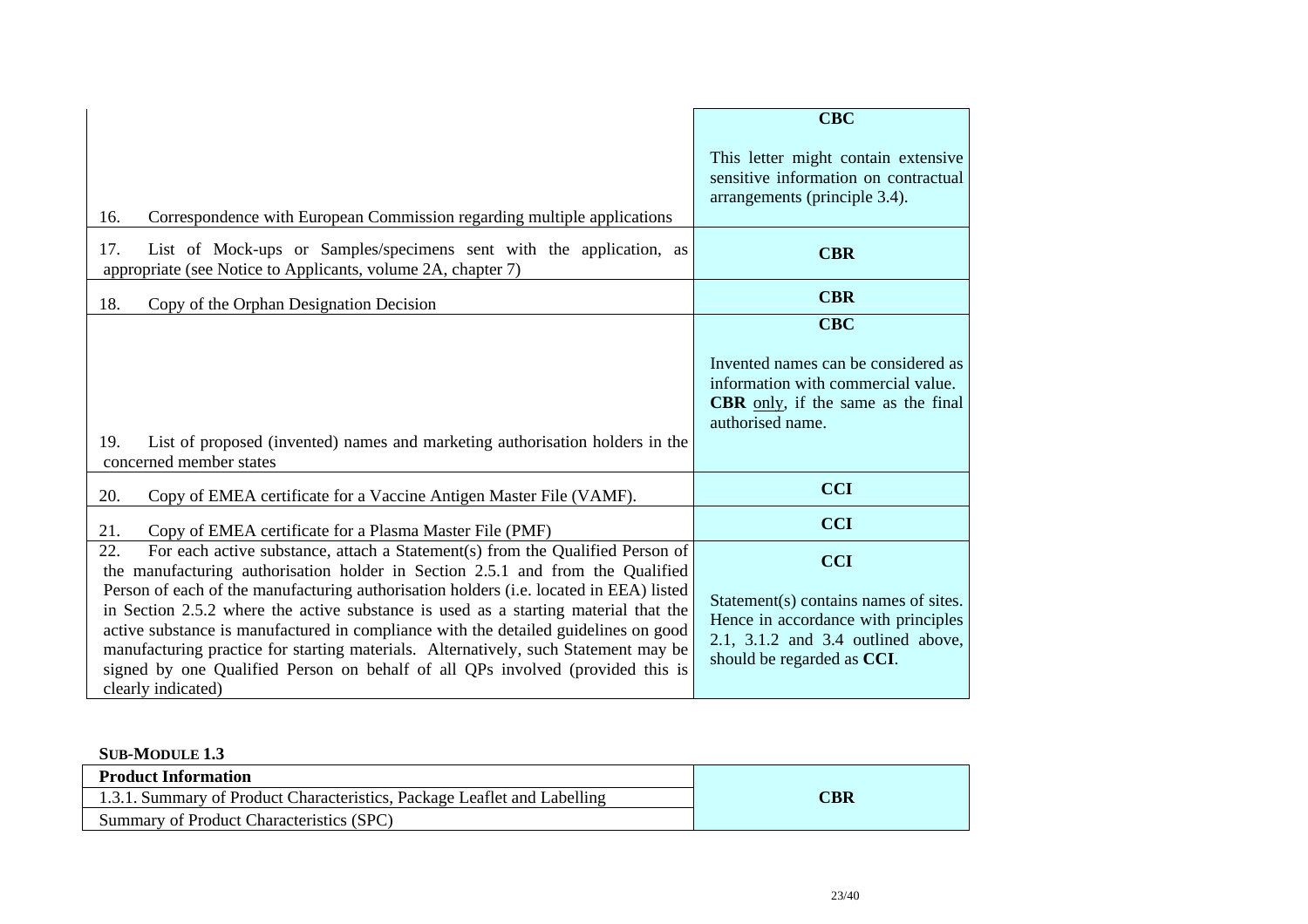| $\mathbf{v}$<br>Labelling |     |
|---------------------------|-----|
| packaging<br>primary      | CBR |
| Secondary<br>packaging    |     |

# **Package Leaflet**

| M<br>-un<br>.<br>TIONS INTO THE | <b>CBR</b> |
|---------------------------------|------------|
|                                 |            |

| <b>CIMEN</b><br>SPEC<br>,,<br>エロジャー | <b>ADI</b><br>СВК |
|-------------------------------------|-------------------|
|                                     |                   |

| <b>1.3.4. READABILITY TESTING</b>                                                | <b>CBC</b>                           |
|----------------------------------------------------------------------------------|--------------------------------------|
| Readability Testing                                                              |                                      |
| Justification for the failure to submit the test results of the readability test | If a Readability Test/ Bridging      |
|                                                                                  | Report is presented and only when    |
|                                                                                  | the sponsor of the Test/ report and  |
|                                                                                  | MAH are not the same or do not       |
|                                                                                  | belong to the same group of          |
|                                                                                  | companies, information should not    |
|                                                                                  | be provided as it can disclose       |
|                                                                                  | commercial agreements between        |
|                                                                                  | different companies, which is in     |
|                                                                                  | accordance with principle 3.4 above. |

| <b>1.3.5.</b> SPCs already approved in the Member States |   |
|----------------------------------------------------------|---|
| Copy of SPCs approved in other Member States             | w |

| <b>1.3.6. BRAILLE</b>                           |                        |
|-------------------------------------------------|------------------------|
| Name of the medicinal product in <i>Braille</i> | $\mathbb C\mathbf{BR}$ |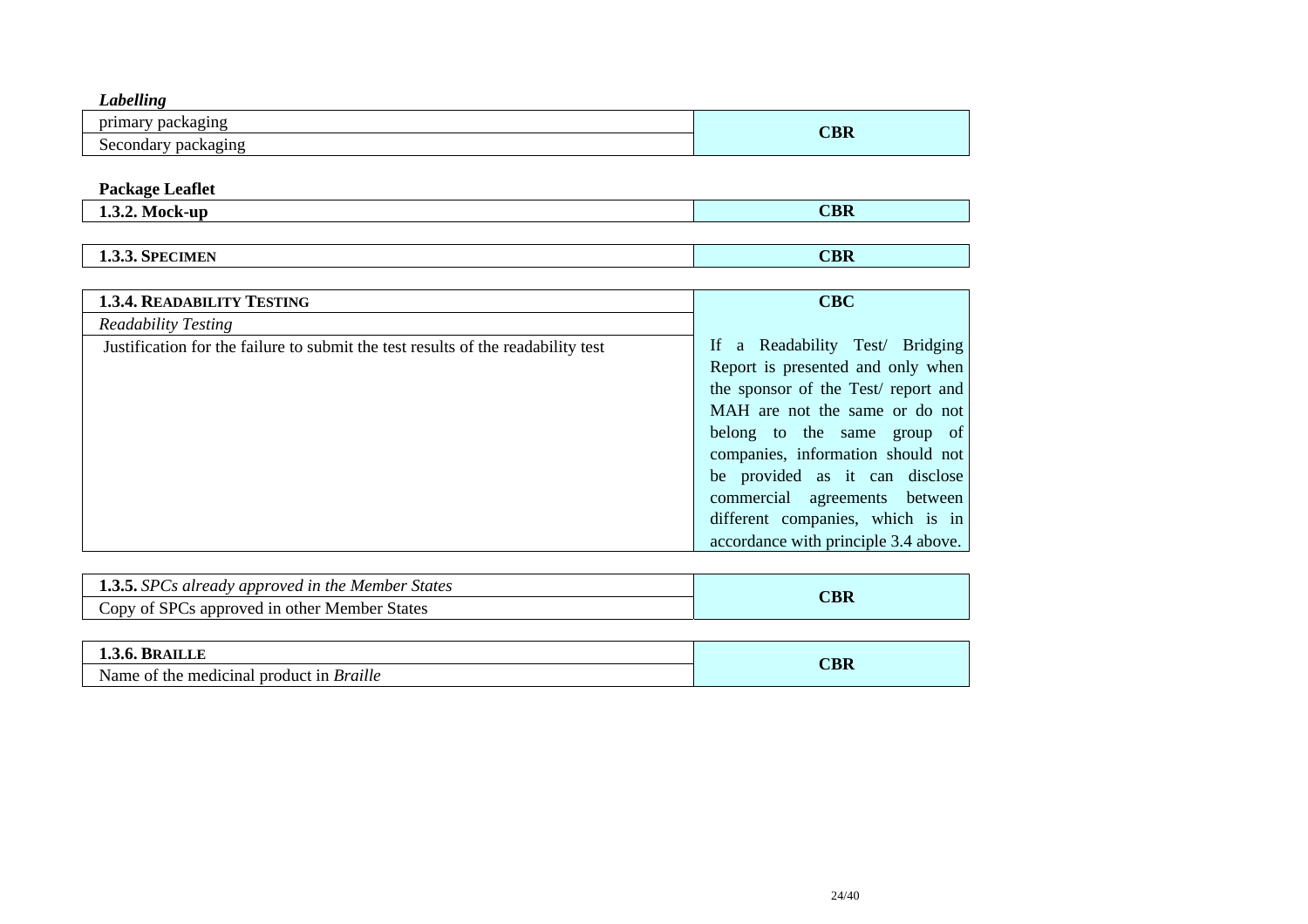### **SUB-MODULE 1.4**

| <b>Information about the Experts</b>                                               | <b>CBC</b>                        |
|------------------------------------------------------------------------------------|-----------------------------------|
| 1.4.1. <b>Quality</b>                                                              |                                   |
| A Statement signed by the expert                                                   |                                   |
| A brief information (curriculum vitae) on the educational background, training and | In accordance with principles 2.A |
| occupational experience of the expert (according to the Annex I of Directive       | and 2.1 above.                    |
| 2001/83/EC).                                                                       |                                   |
| 1.4.2. Non-clinical                                                                |                                   |
| A Statement signed by the expert                                                   |                                   |
| A brief information (curriculum vitae) on the educational background, training and |                                   |
| occupational experience of the expert (according to the Annex I of Directive       |                                   |
| 2001/83/EC).                                                                       |                                   |
| 1.4.3. Clinical                                                                    |                                   |
| A Statement signed by the expert                                                   |                                   |
| A brief information (curriculum vitae) on the educational background, training and |                                   |
| occupational experience of the expert (according to the Annex I of Directive       |                                   |
| 2001/83/EC).                                                                       |                                   |

## **SUB-MODULE 1.5**

| <b>Specific Requirements for different types of applications</b> |            |
|------------------------------------------------------------------|------------|
| 1.5.1. Information for bibliographical applications              |            |
| 1.5.2. Information for generic applications                      | <b>CBR</b> |
| 1.5.3. Market exclusivity                                        |            |
| 1.5.4. Request in exceptional circumstances                      |            |
| 1.5.5. Conditional marketing authorization                       |            |

## **SUB-MODULE 1.6**

| <b>Environmental risk assessment</b> | <b>CBR</b>                        |
|--------------------------------------|-----------------------------------|
| 1.6.1. Non-GMO                       |                                   |
| 1.6.2. GMO                           | In general, information on ERA in |
|                                      | the human medicines fields is not |
|                                      | confidential.                     |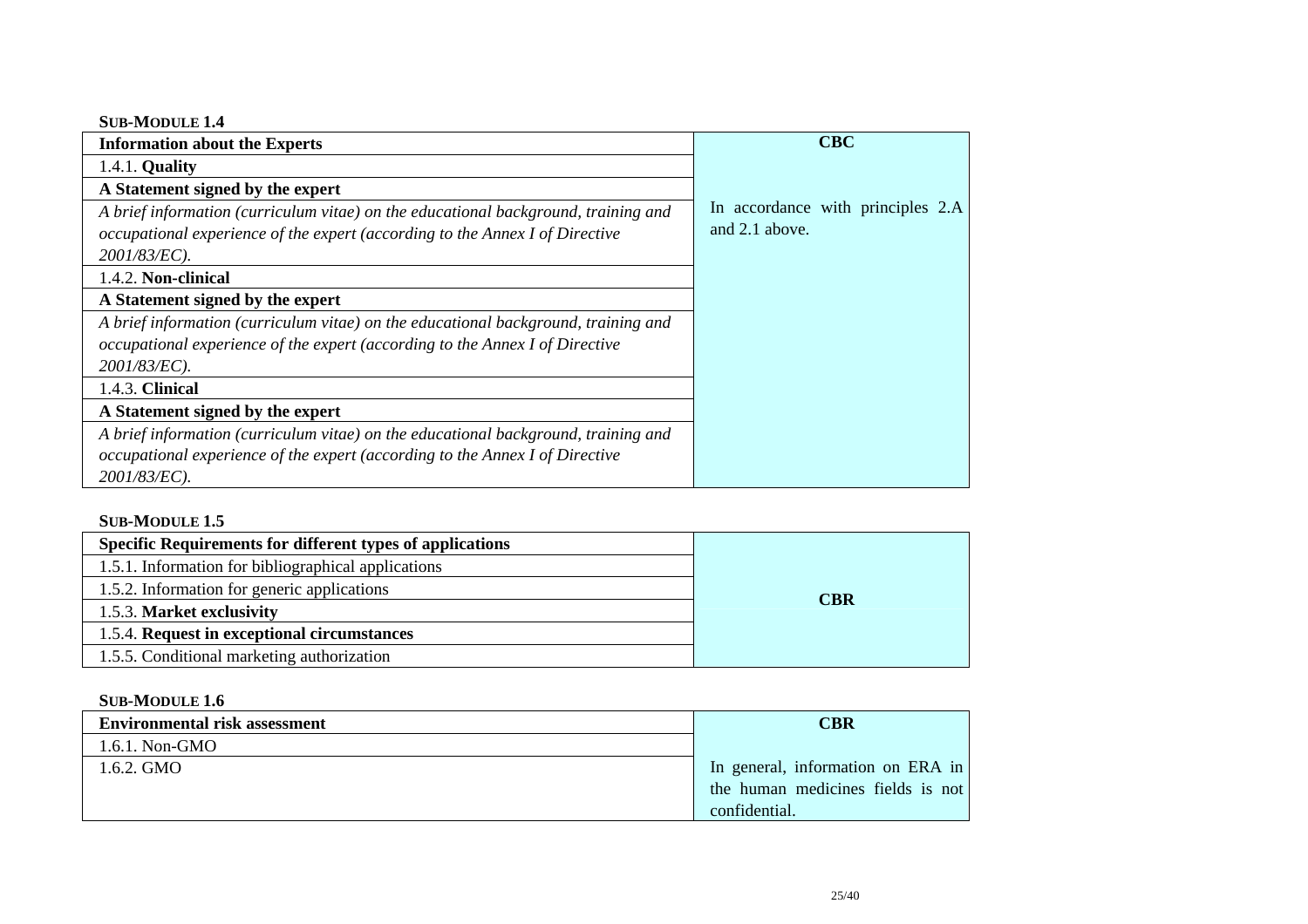## **SUB-MODULE 1.7**

| Information relating to Orphan Market Exclusivity |                                                                                                                                   |
|---------------------------------------------------|-----------------------------------------------------------------------------------------------------------------------------------|
| 1.7.1. Similarity                                 | <b>CBC</b>                                                                                                                        |
| 1.7.2. Market Exclusivity                         | This may include quality data that<br>may need to be redacted in<br>accordance with principles $3.1.1$ ,<br>$3.1.2$ and $3.1.3$ . |

### **SUB-MODULE 1.8**

| Information relating to Pharmacovigilance |                                      |
|-------------------------------------------|--------------------------------------|
| 1.8.1. Pharmacovigilance System           |                                      |
| 1.8.2. Risk-management System             | Please refer to principle 3.6 above. |

## **SUB-MODULE 1.9**

| <b>Information relating to Clinical Trials</b>                                                                                                                   | <b>CBC</b>                                                                                                                                                                                                                              |
|------------------------------------------------------------------------------------------------------------------------------------------------------------------|-----------------------------------------------------------------------------------------------------------------------------------------------------------------------------------------------------------------------------------------|
| A statement that the clinical trials performed outside the European Community meet<br>the ethical requirements of the applicable legislation for clinical trials | 1. If the study name or medicinal<br>product name used in the study<br>mention the API manufacturer, this<br>information must be considered as<br><b>CCI</b> which is in accordance with<br>principles 3.1.2 and 3.4 outlined<br>above. |
|                                                                                                                                                                  | 2. If 1. is not applicable, the<br>statement must be regarded as CBR<br>which is in accordance with the<br>principle 3.4 outlined<br>above.<br>Nevertheless, the principle 2.1<br>should be borne in mind.                              |

**SUB-MODULE 1.10**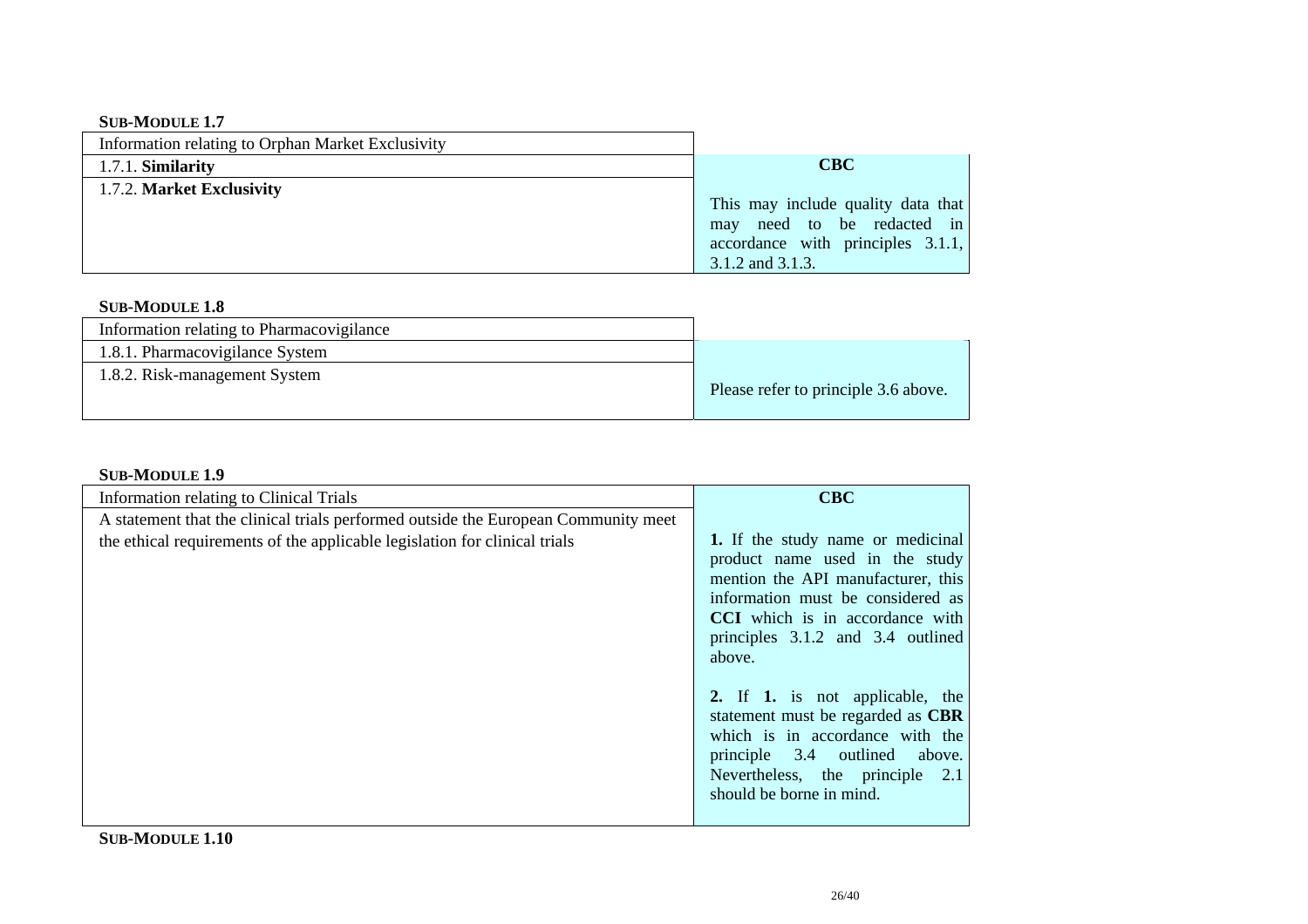| Information relating to Paediatric                                                                                                                                                                                                                                                                                                                                                                                                                                                                                                                                                                                                                                                                                                                                                                                                                                                                                                                                                                                                                                                                                                      |                                                                                                                                                                                                                                                                                                                      |
|-----------------------------------------------------------------------------------------------------------------------------------------------------------------------------------------------------------------------------------------------------------------------------------------------------------------------------------------------------------------------------------------------------------------------------------------------------------------------------------------------------------------------------------------------------------------------------------------------------------------------------------------------------------------------------------------------------------------------------------------------------------------------------------------------------------------------------------------------------------------------------------------------------------------------------------------------------------------------------------------------------------------------------------------------------------------------------------------------------------------------------------------|----------------------------------------------------------------------------------------------------------------------------------------------------------------------------------------------------------------------------------------------------------------------------------------------------------------------|
| Applicants should therefore include the following documents in this section, as<br>appropriate:<br>- copy of the product-specific waiver decision issued by the EMA;<br><sub>or</sub><br>- copy of the class-waiver decision issued by the EMA;<br><sub>or</sub><br>- copy of the latest version of the PIP Decision(s) (incl. deferrals, if applicable),<br>together with<br>-if available-:<br>• A copy of the PDCO opinion on PIP compliance + report (in case PIP<br>compliance verification by PDCO has taken place)<br>• The applicant's "PIP Compliance Report" (in case no competent authority<br>compliance verification has taken place). Please also refer to the Template for<br>such PIP compliance reports published on the EMA website (include link to<br>doc on Website once published). Related study reports should be placed in the<br>relevant Modules of the dossier and cross-referred to accordingly.<br>• Overview table of the PIP results, indicating in which application(s) they<br>were/are going to be submitted, status of the application(s), as well as their<br>location in the present application. | <b>CBC</b><br>Documents published at the EMA's<br>website can be disclosed. Other<br>should<br>further<br>documents<br>be<br>analysed in a case by case basis, in<br>order to decide if they can be<br>disclosed or not. If the procedure is<br>finalised and if it is related to the<br>same indications, then CBR. |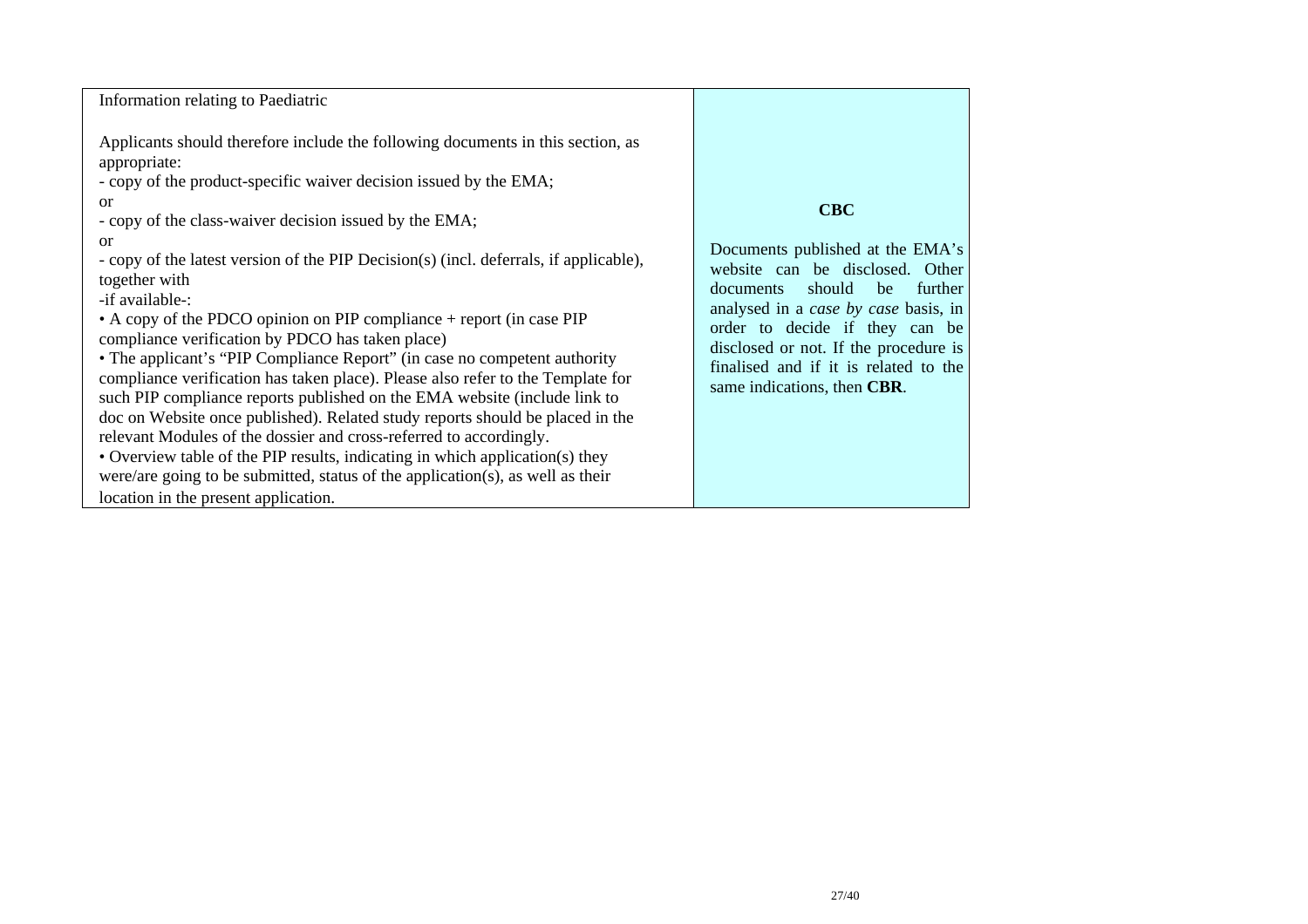## **MODULE 2**

# **Summary/Overview**

#### **SUB-MODULE 2.1**

| <b>INDEX</b>                                            |                                                                                                                                           |
|---------------------------------------------------------|-------------------------------------------------------------------------------------------------------------------------------------------|
| Overall CTD Table of Contents of Modules 2, 3, 4, and 5 | <b>CBC</b>                                                                                                                                |
|                                                         | Generally can be disclosed.<br>Nevertheless, if the contents are<br>detailed, in particular in Sub-<br>module 2.3, there might be $CCI$ . |

#### **SUB-MODULE 2.2**

| Introduction                             |     |
|------------------------------------------|-----|
| Pharmacological group                    | CBR |
| Mode of action and proposed clinical use |     |

## **SUB-MODULE 2.3**

| <b>Quality Overall Summary</b>                             | <b>CBC</b>                                                                                                               |
|------------------------------------------------------------|--------------------------------------------------------------------------------------------------------------------------|
| Report of the chemical, pharmaceutical and biological data |                                                                                                                          |
| Active substance                                           | Information<br>nomenclature,<br>on:                                                                                      |
| Finished product                                           | structure and general properties of<br>the active substance $(2.3.S.1)$ and<br>qualitative composition on the            |
|                                                            | medicinal product $(2.3.P.1)$ <b>CBR</b> .<br>All the remaining information<br>should be regarded as <b>CCI</b> which is |
|                                                            | accordance with principles<br>in<br>outlined above: 3.1., 3.1.1, 3.1.2 and<br>3.1.3.                                     |
|                                                            |                                                                                                                          |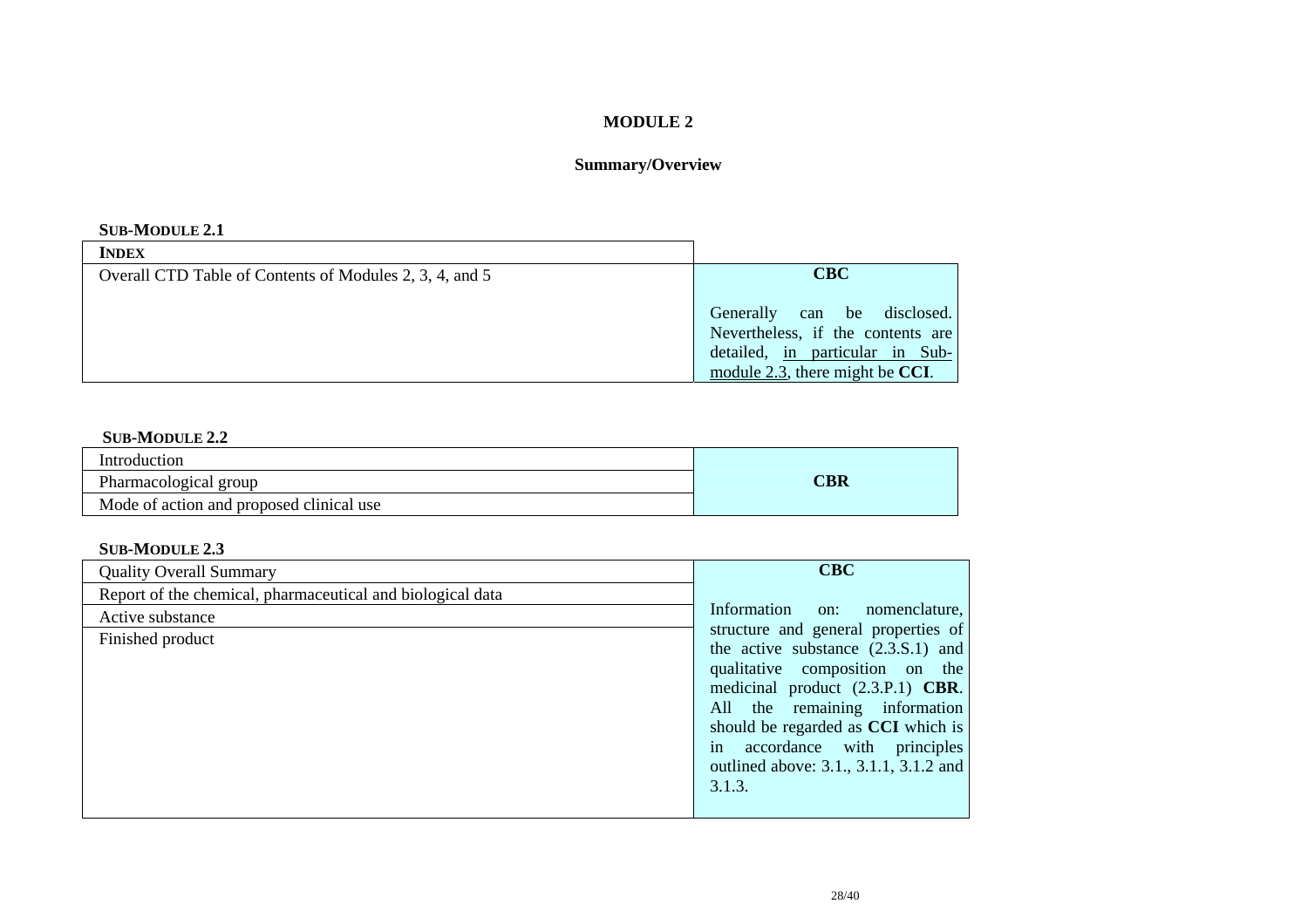#### **SUB-MODULE 2.4**

| Non-clinical Overview       | CBR                                                                                 |
|-----------------------------|-------------------------------------------------------------------------------------|
| Report on Non-clinical data | with principles<br>accordance<br>$\ln$<br>outlined above: $2.A$ , $2.1$ and $3.2$ . |

#### **SUB-MODULE 2.5**

| Clinical Overview       | <b>CBR</b>                                                                                                                                                                            |
|-------------------------|---------------------------------------------------------------------------------------------------------------------------------------------------------------------------------------|
| Report on clinical data | In accordance with principle 3.2.<br>However, in accordance with<br>principles $2.A$ , $2.B$ , $2.C$ and $2.1$<br>some information in this section<br>may be regarded as <b>PPD</b> . |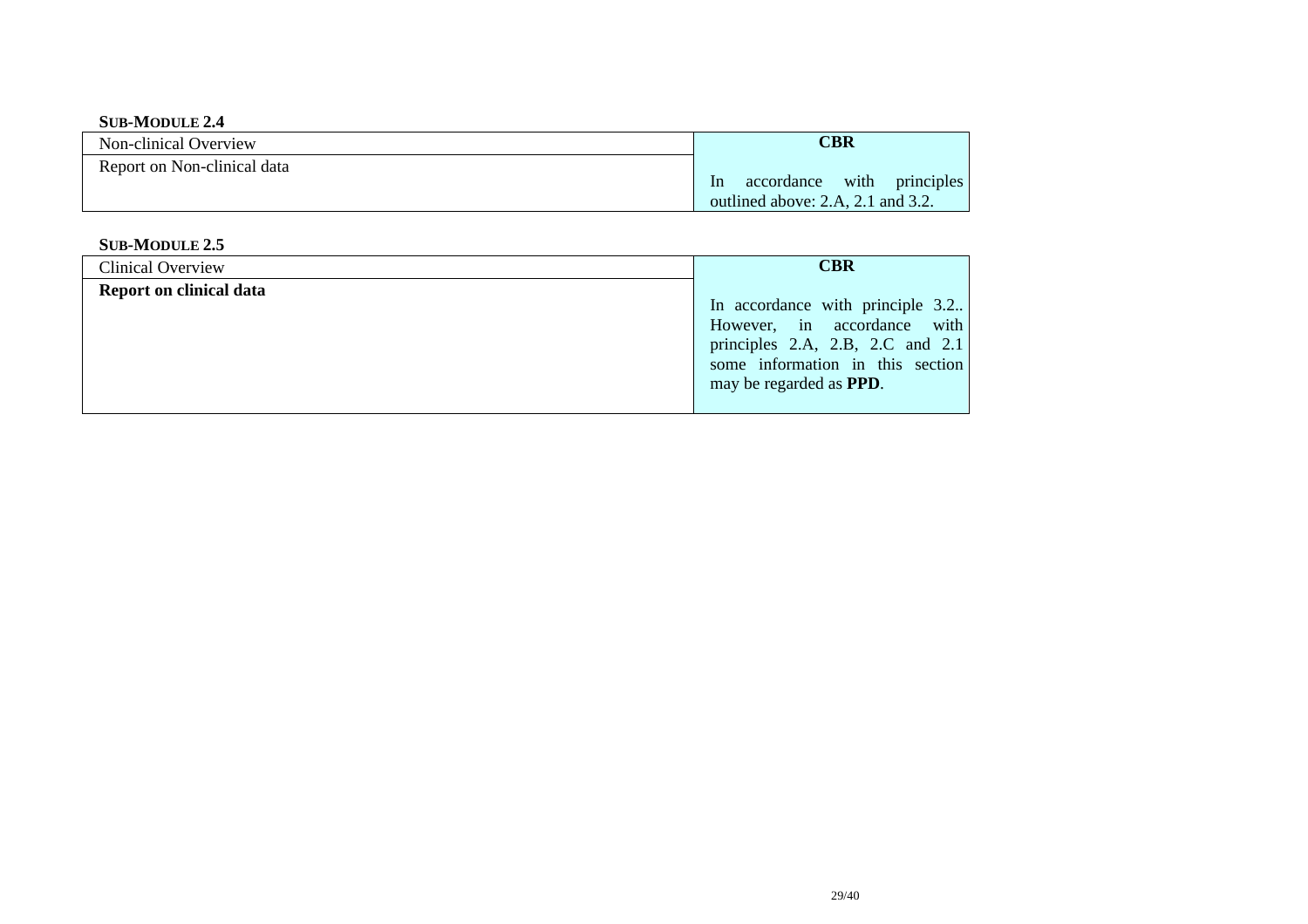### **SUB-MODULE 2.6**

| Non-clinical Summary                        |                                               |
|---------------------------------------------|-----------------------------------------------|
| 2.6.1. Pharmacology Written Summary         |                                               |
| 2.6.2. Pharmacology Tabulated Summary       | <b>CBR</b>                                    |
| 2.6.3. Pharmacokinetics Written Summary     |                                               |
| 2.6.4. Pharmacokinetics Tabulated Summary   | principles<br>with<br>accordance<br><b>In</b> |
| 2.6.5. Toxicology Written Summary           | outlined above: 2.A, 2.1 and 3.2.             |
| 2.6.6. Toxicology Tabulated Summary         |                                               |
| 2.6.7. Summary toxicology in tabular format |                                               |

### **SUB-MODULE 2.7**

| <b>Clinical Summary</b>                                              |                                                                                                                 |
|----------------------------------------------------------------------|-----------------------------------------------------------------------------------------------------------------|
| 2.7.1. Summary of biopharmaceutics and associated analytical methods | <b>CBR</b>                                                                                                      |
| 2.7.2. Summary of clinical pharmacology studies                      |                                                                                                                 |
| 2.7.3. Summary of clinical efficacy                                  | In accordance with principle 3.2.                                                                               |
| 2.7.4. Summary of clinical safety                                    | However, in accordance with<br>principles $2.A$ , $2.B$ , $2.C$ and $2.1$ ,<br>some information in this section |
|                                                                      | may be regarded as <b>PPD</b> .                                                                                 |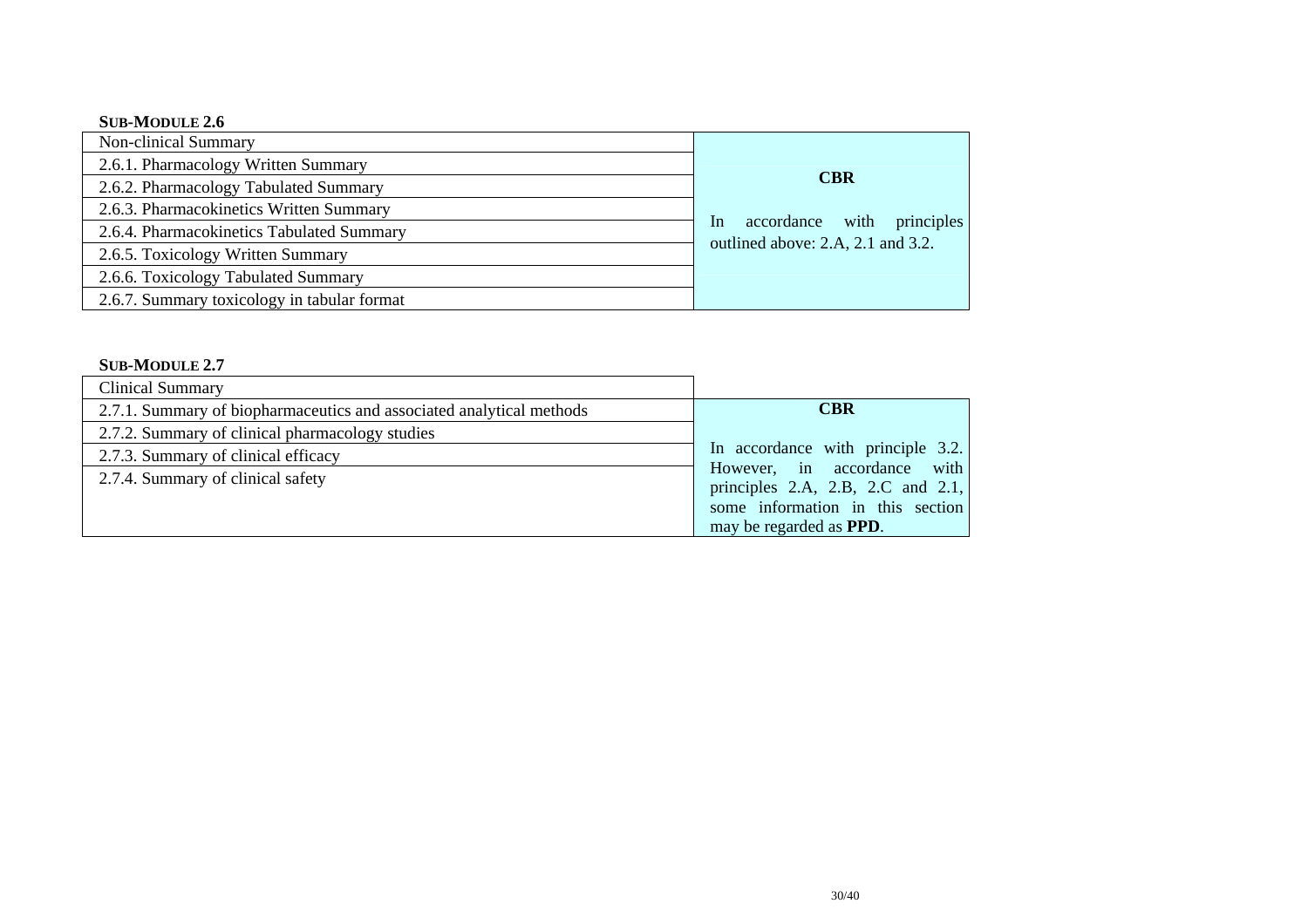| 2.7.5 References                      | <b>CBR</b>                                                                                                                                                             |
|---------------------------------------|------------------------------------------------------------------------------------------------------------------------------------------------------------------------|
|                                       | In accordance with the principle<br>outlined above: 3.7                                                                                                                |
| 2.7.6. Synopses of Individual Studies | <b>CBR</b>                                                                                                                                                             |
|                                       | In accordance with principle 3.2.<br>However, in accordance with<br>principles 2.A, 2.B and 2.C some<br>information in this section may be<br>regarded as <b>PPD</b> . |

**MODULE 3 QUALITY** 

#### **SUB-MODULE 3.1**

| <b>INDEX</b>                      |                                                                                                           |
|-----------------------------------|-----------------------------------------------------------------------------------------------------------|
| <b>MODULE 3 TABLE OF CONTENTS</b> | <b>CBC</b>                                                                                                |
|                                   | be disclosed.<br>Generally<br>can<br>Nevertheless, if the contents are<br>detailed, there might be CCI in |
|                                   | accordance with principle 3.1<br>outlined above.                                                          |

#### **SUB-MODULE 3.2**

| $3.2.S -$ Active substance       |                                     |
|----------------------------------|-------------------------------------|
| 3.2.S.1 – General Information    | <b>CBR</b>                          |
| $3.2$ .S.1.1 – Nomenclature      |                                     |
| $3.2$ .S.1.2 – Structure         | This section should be generally    |
| $3.2.S.1.3$ – General Properties | classified as CBR, however and only |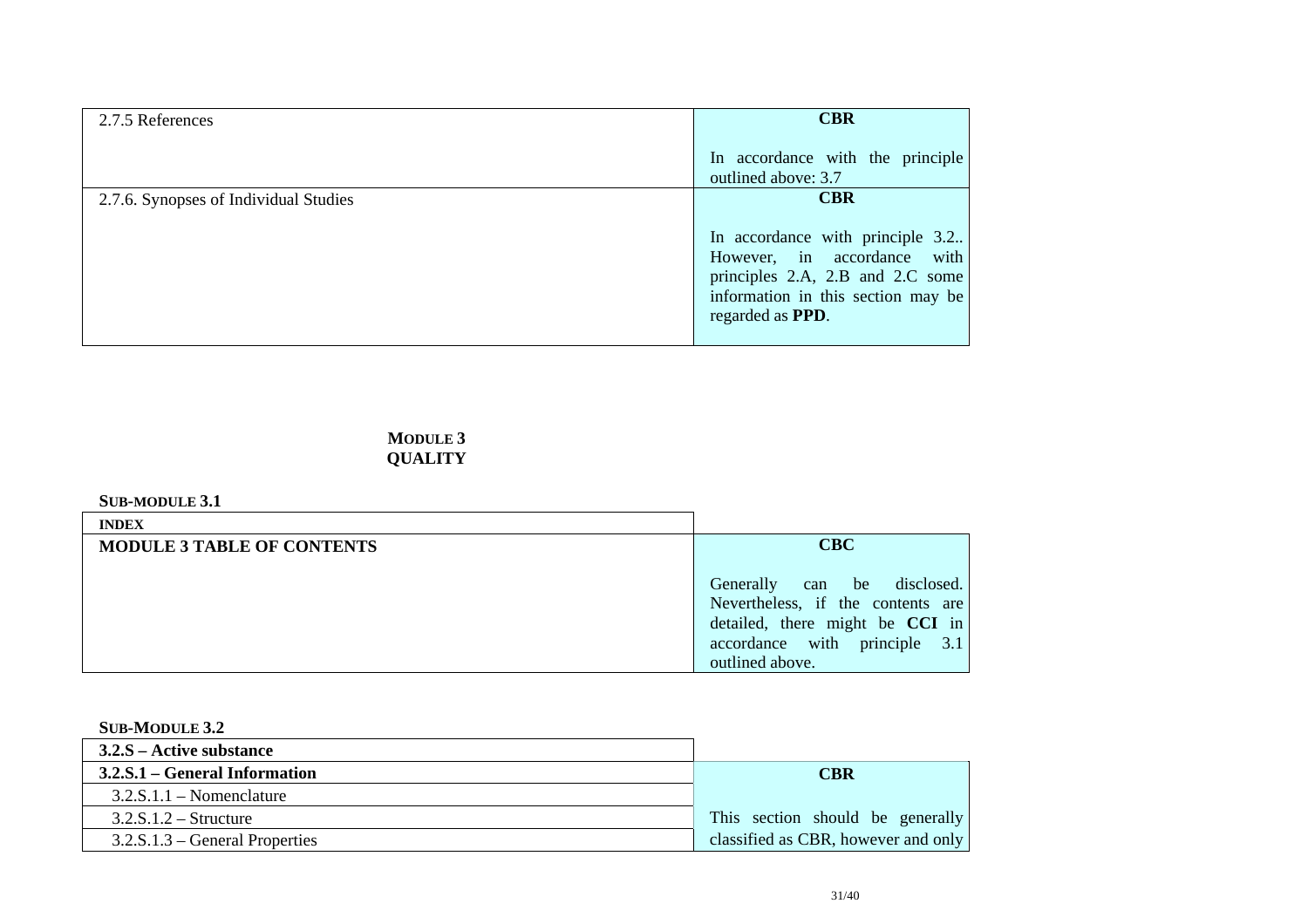| if it contains detailed information  |
|--------------------------------------|
| regarding new biologic active        |
| substances belonging to the class of |
| recombinant proteins/polypeptides    |
| that reveals a trade secret (not     |
| patented), information on the amino  |
| acid sequence, should be regarded as |
| CCI.                                 |
|                                      |
| This is in accordance with the       |
| principle outlined above: 3.1.2.     |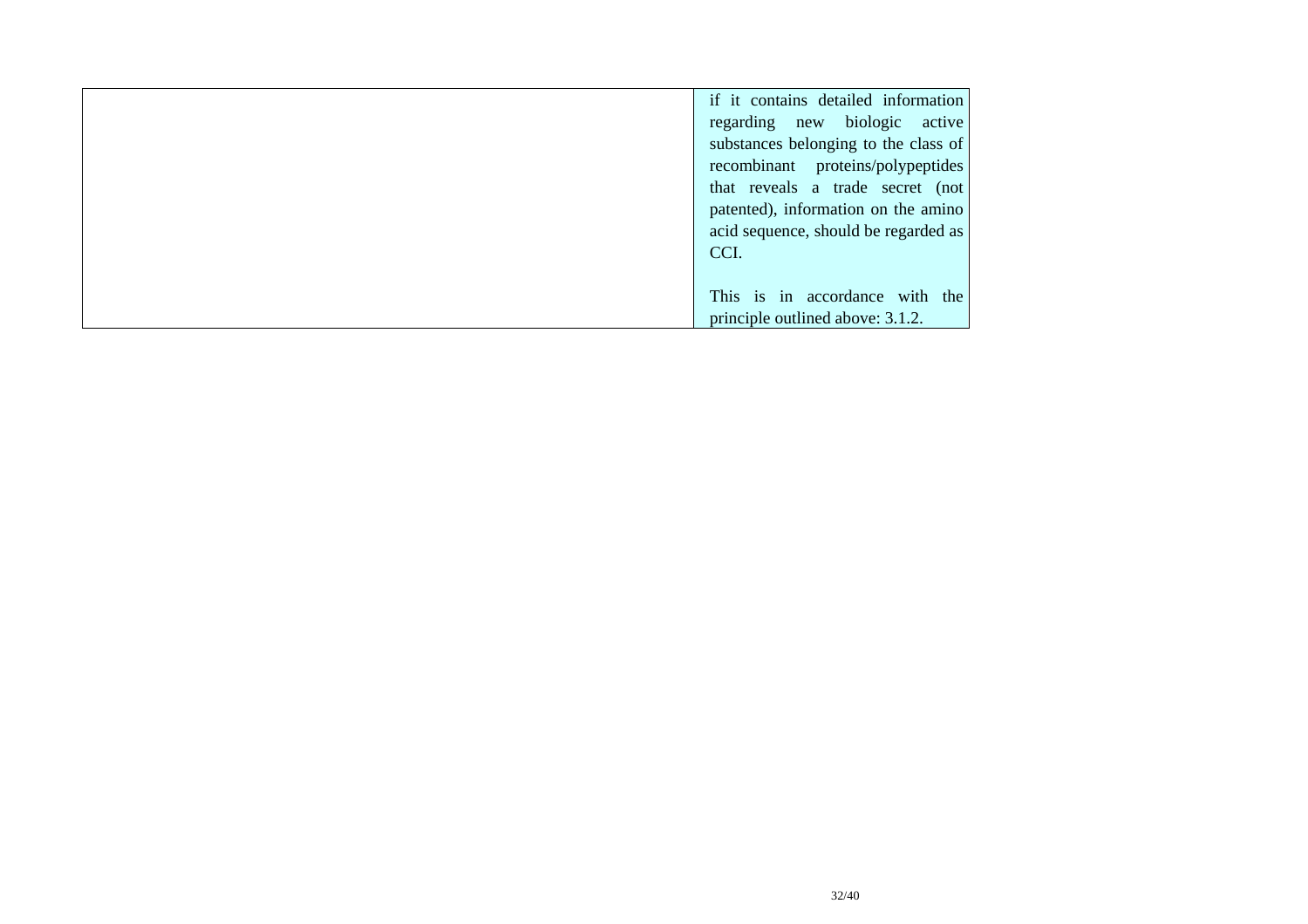| 3.2.S.2. – Manufacture                                                |                                                                  |
|-----------------------------------------------------------------------|------------------------------------------------------------------|
| $3.2.S.2.1$ – Manufacturer(s)                                         |                                                                  |
| 3.2.S.2.2 – Description of manufacturing process and process controls |                                                                  |
| $3.2.S.2.3$ – Control of materials                                    |                                                                  |
| 3.2.S.2.4 – Controls of critical steps and intermediates              |                                                                  |
| $3.2.S.2.5$ – Process validation and/or evaluation                    |                                                                  |
| 3.2.S.2.6 – Manufacturing process development                         |                                                                  |
| 3.2.S.3. - Characterisation                                           | <b>CCI</b>                                                       |
| $3.2.S.3.1$ – Elucidation of structure and other characteristics      |                                                                  |
| $3.2.S.3.2$ – Impurities                                              | accordance<br>principle<br>with<br>In.<br>outlined above: 3.1.2. |
| 3.2.S.4. – Control of drug substance                                  |                                                                  |
| $3.2.S.4.1$ – Specification                                           |                                                                  |
| 3.2.S.4.2 – Analytical Procedures                                     |                                                                  |
| 3.2.S.4.3 – Validation of analytical procedures                       |                                                                  |
| $3.2.S.4.4 - Batch$ analyses                                          |                                                                  |
| 3.2.S.4.5 – Justification of Specification                            |                                                                  |
| 3.2.S.5. – Reference Standards or Materials                           |                                                                  |
| 3.2.S.6. – Container Closure System                                   |                                                                  |
| $3.2.S.7. - Stability$                                                |                                                                  |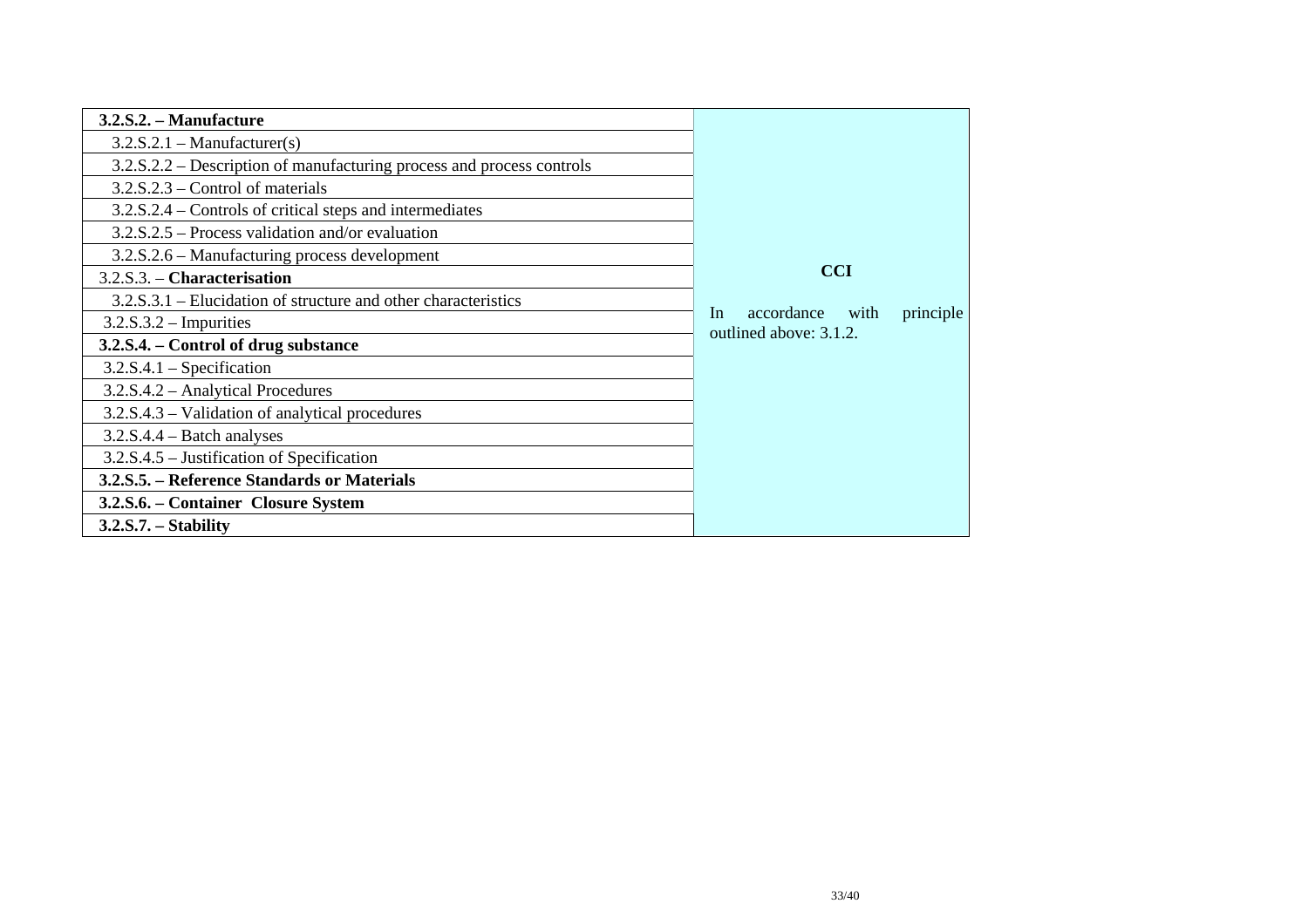| 3.2.P - DRUG PRODUCT                                                  |                                                                                                                                                                                                                                                                                                                                                                                                               |
|-----------------------------------------------------------------------|---------------------------------------------------------------------------------------------------------------------------------------------------------------------------------------------------------------------------------------------------------------------------------------------------------------------------------------------------------------------------------------------------------------|
| 3.2.P.1 – Description and composition of the drug product             | <b>CBR/CCI</b>                                                                                                                                                                                                                                                                                                                                                                                                |
|                                                                       | The qualitative composition on the<br>medicinal product <i>(i.e.</i> only the<br>composition as described in section<br>6.1 of the SPC, that is publicly<br>available in product information)<br>can be disclosed but the quantitative<br>composition should be regarded as<br>CCI since it reveals industrial<br>secrecy.<br>This is in accordance with the<br>principles outlined above: 3.1.1 and<br>3.1.3 |
| 3.2.P.2 - Pharmaceutical Development                                  | <b>CCI</b>                                                                                                                                                                                                                                                                                                                                                                                                    |
| 3.2.P.3 - Manufacture                                                 |                                                                                                                                                                                                                                                                                                                                                                                                               |
| $3.2.P.3.1 - Manuelacturer(s)$                                        | accordance<br>principle<br>with<br>In                                                                                                                                                                                                                                                                                                                                                                         |
| $3.2.P.3.2 - Batch formula$                                           | outlined above: 3.1.1. and 3.1.3.                                                                                                                                                                                                                                                                                                                                                                             |
| 3.2.P.3.3 - Description of Manufacturing Process and Process Controls |                                                                                                                                                                                                                                                                                                                                                                                                               |
| 3.2.P.3.4 – Controls of critical steps and intermediates              |                                                                                                                                                                                                                                                                                                                                                                                                               |
| $3.2.P.3.5$ – Process validation and / or evaluation                  |                                                                                                                                                                                                                                                                                                                                                                                                               |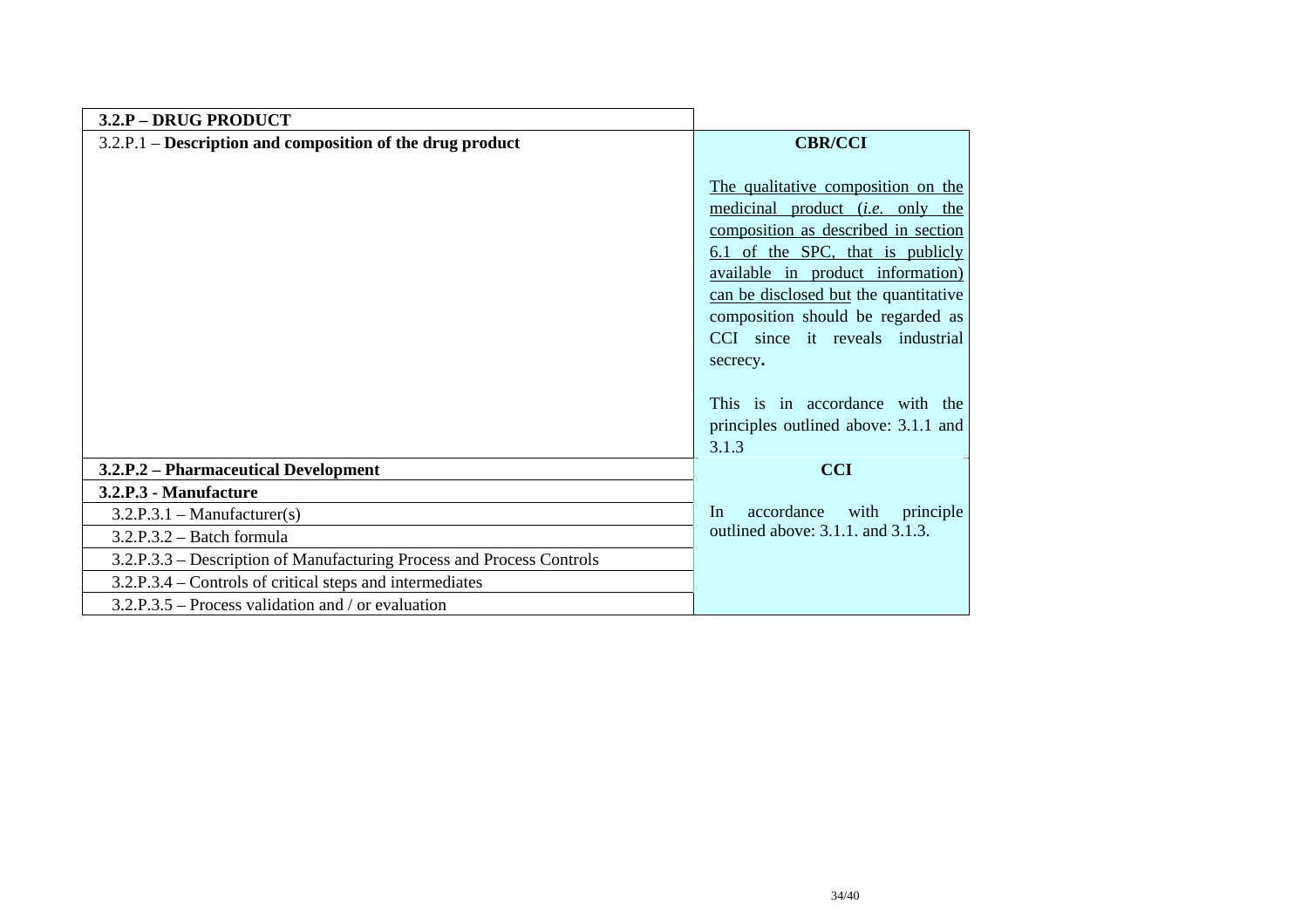| 3.2.P.4. – Control of excipients                   |                                       |
|----------------------------------------------------|---------------------------------------|
| $3.2.P.4.1 - Specifications$                       | <b>CCI</b>                            |
| 3.2.P.4.2 - Analytical procedures                  |                                       |
| 3.2.P.4.3 – Validation of analytical procedures    | accordance<br>In<br>with<br>principle |
| 3.2.P.4.4 – Justification of specifications        | outlined above: 3.1.1. and 3.1.3.     |
| $8.2.P.4.5$ – Excipients of human or animal origin |                                       |
| 3.2.P.4.6 – Novel Excipients (ref to A 3)          |                                       |
| 3.2.P.5 – Control of drug product                  |                                       |
| $3.2.P.5.1 - Specification(s)$                     |                                       |
| 3.2.P.5.2 - Analytical Procedures                  |                                       |
| 3.2.P.5.3 – Validation of Analytical Procedures    |                                       |
| $3.2.P.5.4 - Batch$ analyses                       |                                       |
| 3.2.P.5.5 – Characterisation of Impurities         |                                       |
| $3.2.P.5.6$ – Justification of specification(s)    |                                       |
| 3.2.P.6 – Reference Standards or Materials         |                                       |
| 3.2.P.7 - Container Closure System                 |                                       |
| $3.2.P.8 - Stability$                              |                                       |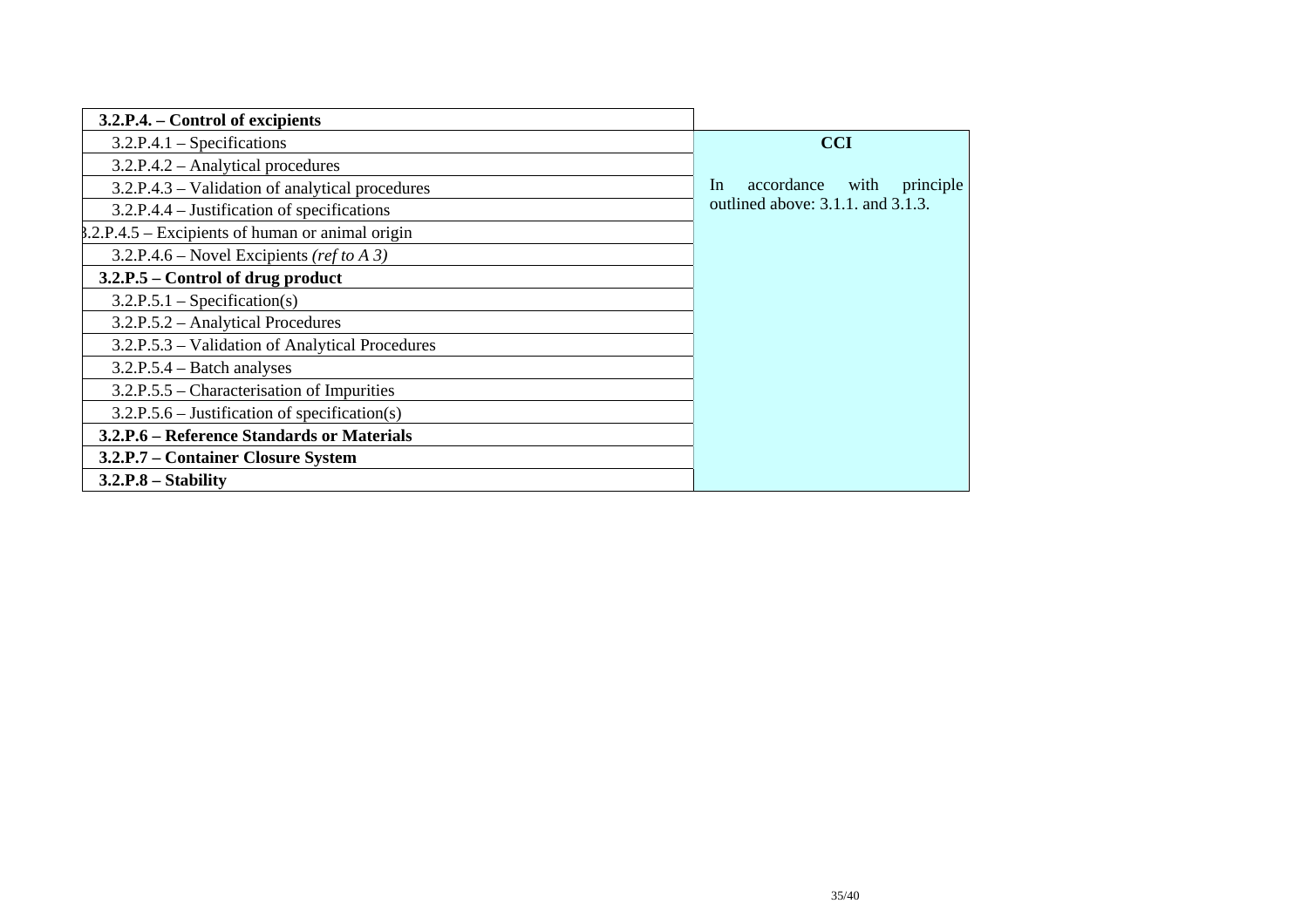| $3.2.A - APPENDICES$                                                             | <b>CCI</b>                            |
|----------------------------------------------------------------------------------|---------------------------------------|
| 3.2.A.1 – Facilities and Equipment (biological medicinal products only)          |                                       |
| 3.2.A.2 – Adventitious Agents Safety Evaluation                                  | principle<br>with<br>accordance<br>In |
| $3.2.A.3$ – news Excipients                                                      | outlined above: 3.1.1., 3.1.2 and     |
| 3.2.R – Additional information for the European Community (REGIONAL              | 3.1.3.                                |
| <b>INFORMATION</b>                                                               |                                       |
| Process validation Scheme for the Drug Product                                   |                                       |
| Medical device                                                                   |                                       |
| Certificate(s) of Suitability                                                    |                                       |
| Medicinal products containing or using in the manufacturing process materials of |                                       |
| animal and/or human origin                                                       |                                       |

### **SUB-MODULE 3.3**

| <b>LITERATURE REFERENCES</b> | CBR                                  |
|------------------------------|--------------------------------------|
|                              | accordance with the principle<br>In. |
|                              | outlined above: 3.7                  |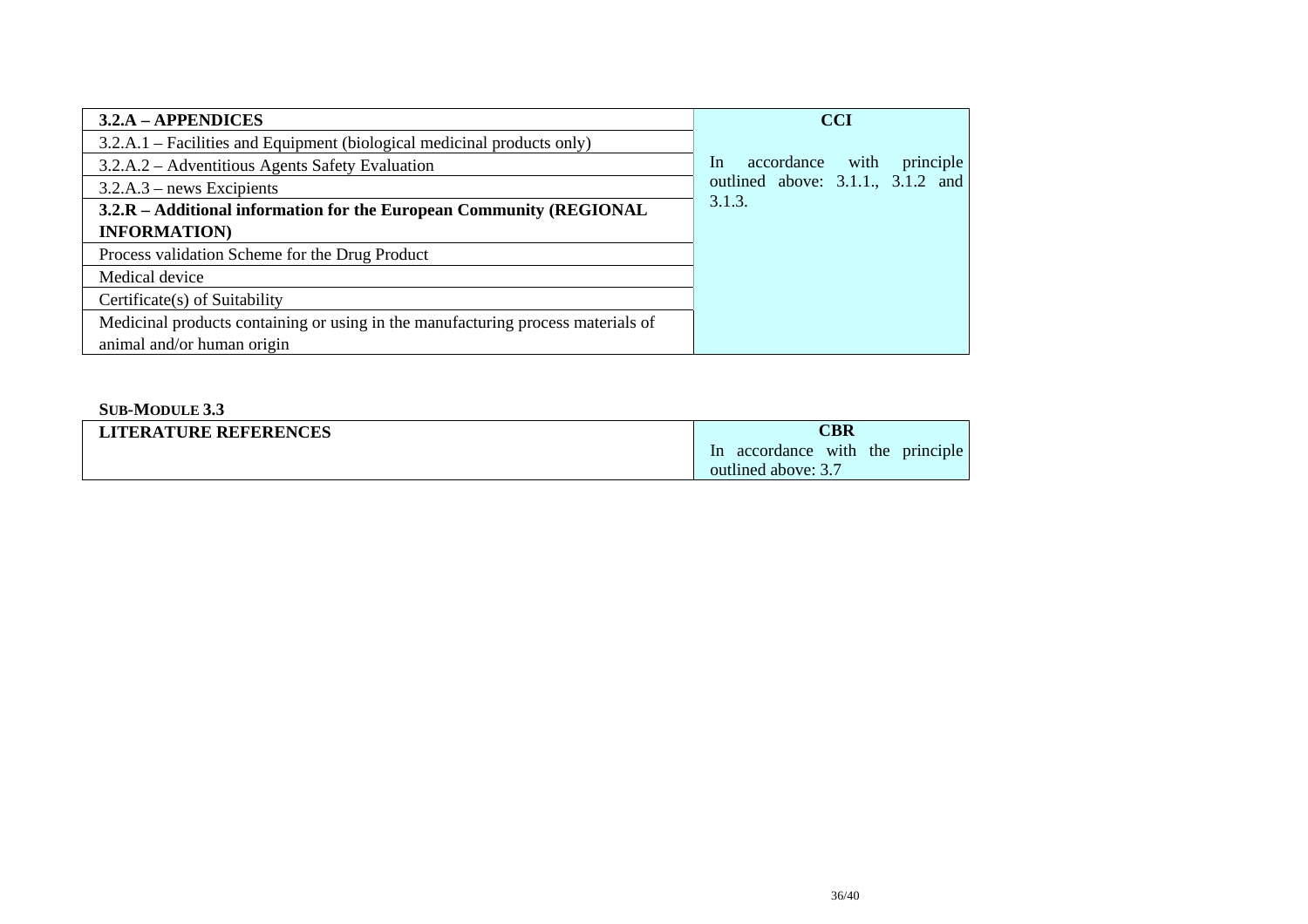# **MODULE 4**

### **NONCLINICAL STUDY REPORTS**

**SUB-MODULE 4.1** 

| <b>INDEX</b>                                                                |                              |
|-----------------------------------------------------------------------------|------------------------------|
| NTENT<br>. OF<br>$T$ <sup>A</sup> BLE $\cup$ .<br>DΝ<br>M<br>1.14<br>11 H H | MDП<br>$\triangle$ <b>BK</b> |

**SUB-MODULE 4.2**

| <b>STUDY REPORTS</b>                                    |                                     |
|---------------------------------------------------------|-------------------------------------|
| <b>4.2.1 PHARMACOLOGY</b>                               |                                     |
| 4.2.1.1 Primary pharmacodynamics                        |                                     |
| 4.2.1.2 Secondary pharmacodynamics                      |                                     |
| 4.2.1.3 Safety pharmacology                             |                                     |
| 4.2.1.4 Pharmacodynamic drug interactions               |                                     |
| <b>4.2.2 PHARMACOKINETICS</b>                           |                                     |
| 4.2.2.1 Analytical Methods and Validation Reports       |                                     |
| 4.2.2.2 Absorption                                      |                                     |
| 4.2.2.3 Distribution                                    | <b>CBR</b>                          |
| 4.2.2.4 Metabolism                                      |                                     |
| 4.2.2.5 Excretion                                       | accordance with<br>In<br>principles |
| 4.2.2.6 Pharmacokinetic Drug Interactions (nonclinical) | outlined above: 2.A, 2.1 and 3.2.   |
| 4.2.2.7 Other Pharmacokinetic Studies                   |                                     |
| <b>4.2.3 TOXICOLOGY</b>                                 |                                     |
| 4.2.3.1 Single-dose toxicity                            |                                     |
| 4.2.3.2 Repeat-dose toxicity                            |                                     |
| 4.2.3.3 Genotoxicity in vitro e in vivo                 |                                     |
| 4.2.3.4 Carcinogenicity                                 |                                     |
| 4.2.3.5 Reproductive and developmental toxicity         |                                     |
| 4.2.3.6 Local tolerance                                 |                                     |
| 4.2.3.7 Other toxicity studies                          |                                     |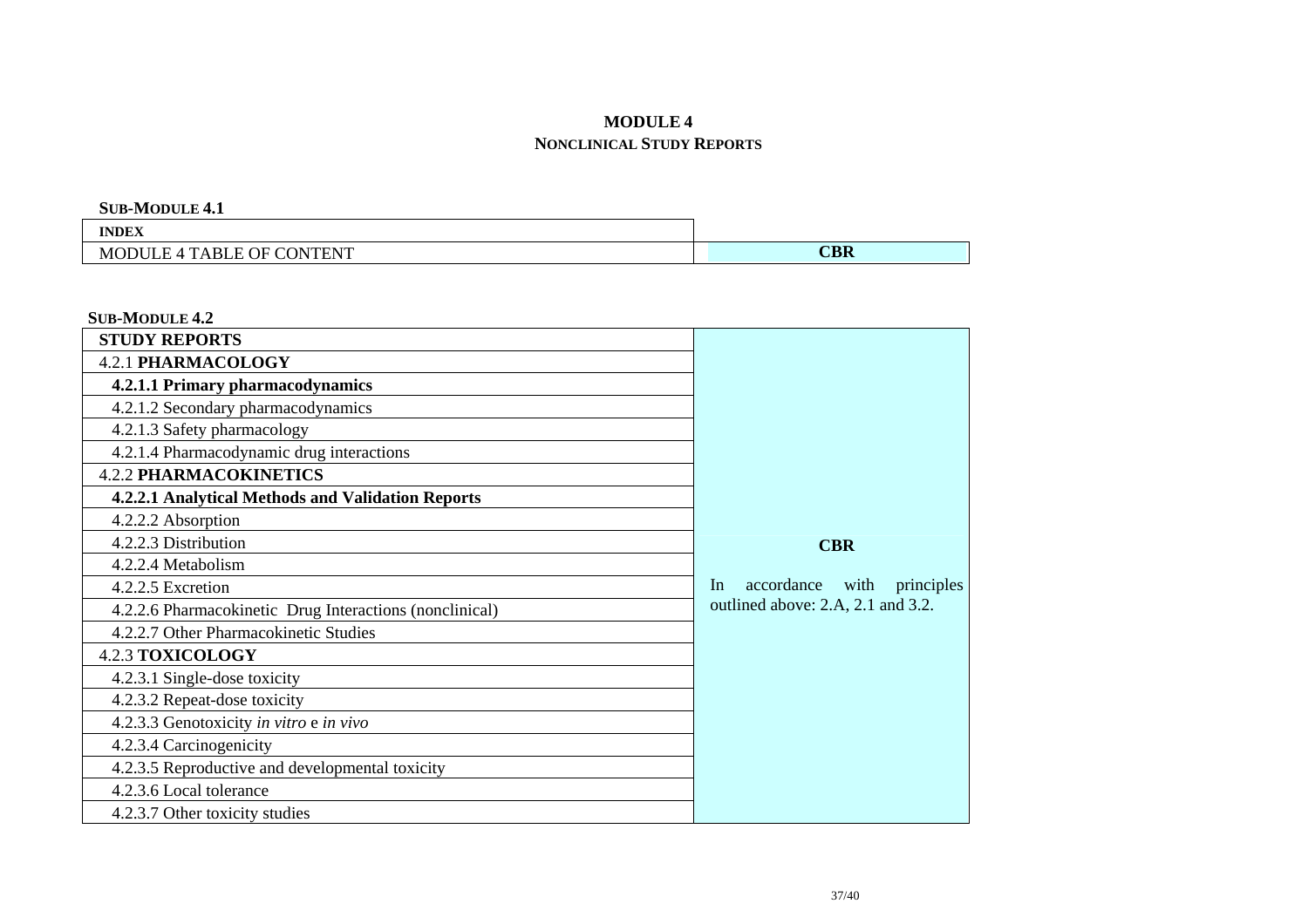## **SUB-MODULE 4.3**

| LITERATURE REFERENCES | CBR                                                     |
|-----------------------|---------------------------------------------------------|
|                       | In accordance with the principle<br>outlined above: 3.7 |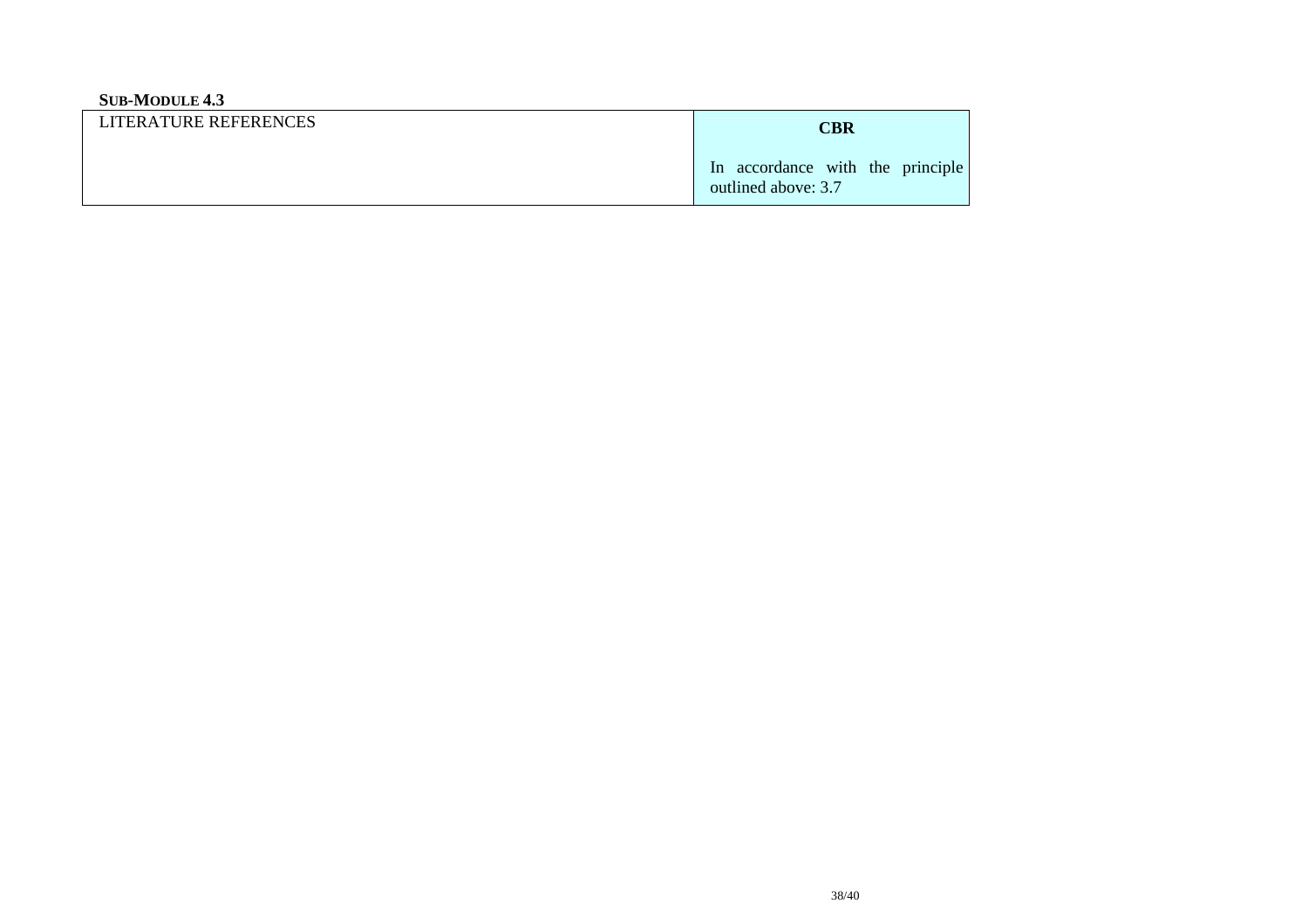# **MODULE 5 CLINICAL STUDY REPORTS**

#### **SUB-MODULE 5.1**

| <b>INDEX</b>               | $C$ BR |
|----------------------------|--------|
| MODULE 5 TABLE OF CONTENTS |        |

#### **SUB-MODULE 5.2**

| <b>TABULAR LISTINGS OF ALL CLINICAL STUDIES</b> | <b>CBR</b>                                                      |
|-------------------------------------------------|-----------------------------------------------------------------|
| <b>TABULAR LISTINGS</b>                         | In accordance with the principle<br>outlined above: 3.2 and 3.7 |

| <b>CLINICAL STUDY REPORTS</b>                                                   | <b>CBR</b>                                                                                                                                                                                                                                                           |
|---------------------------------------------------------------------------------|----------------------------------------------------------------------------------------------------------------------------------------------------------------------------------------------------------------------------------------------------------------------|
| 5.3.1 Reports of Biopharmaceutic and Bioavailability (BA) Studies               |                                                                                                                                                                                                                                                                      |
| 5.3.2 Reports of Studies Pertinent to Pharmacokinetics using Human Biomaterials | However, this section may contain<br>information on bio analytical<br>methods developed/owned (and not<br>publicly available) by the sponsor or<br>CRO. Such information may be<br>confidential. This is in accordance<br>with the principle 3.2. outlined<br>above. |